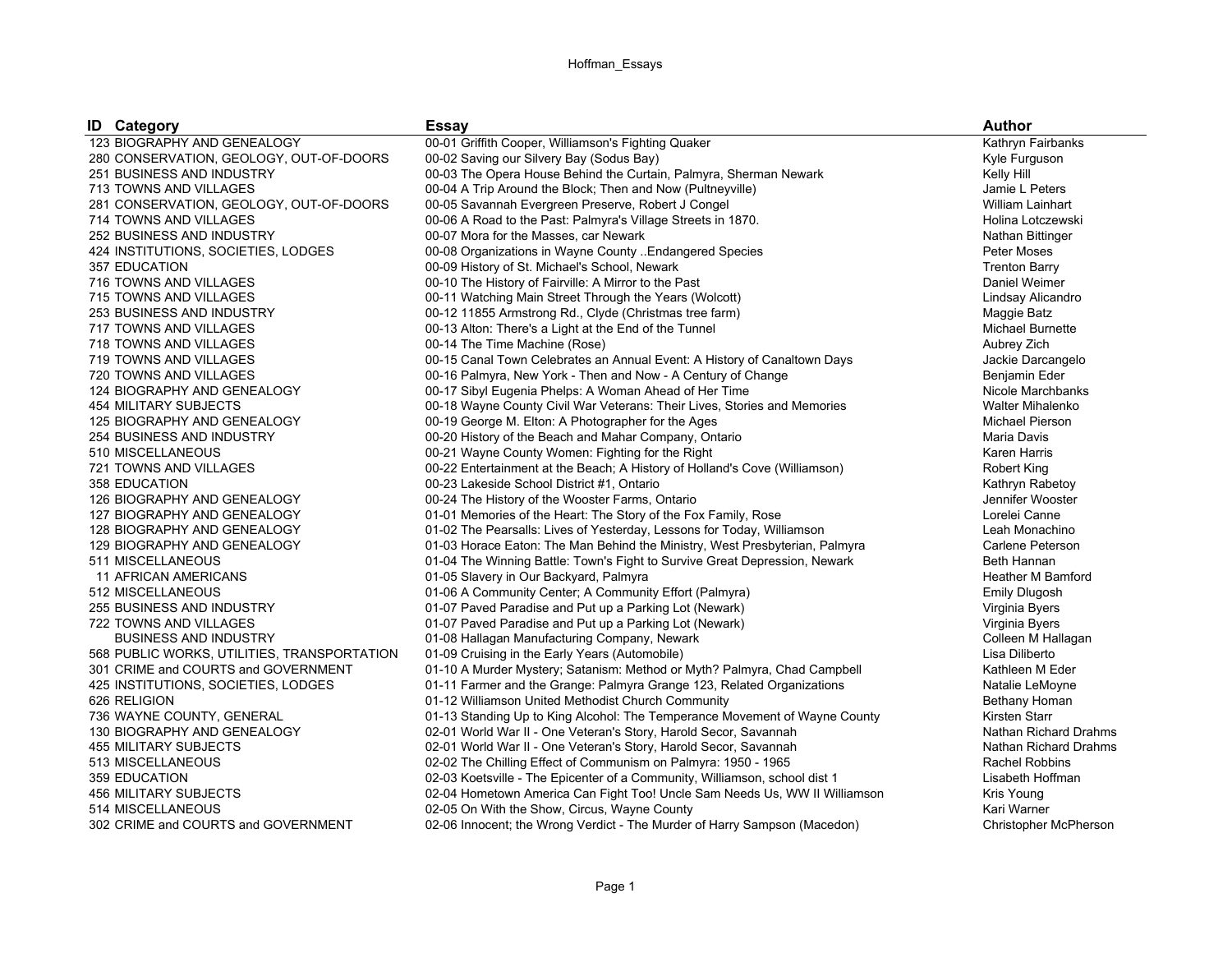723 TOWNS AND VILLAGES **12-12 COMPTAND 12-07 Clyde Village Park - A Community's Heritage Rickie Wadsworth Rickie Wadsworth** 303 CRIME and COURTS and GOVERNMENT 02-08 The Creation and History of the Wayne County Jail 303 CRIME and COURTS and GOVERNMENT 02-09 The Rockland Fruit Farm: A History Fedmonds North Rose 6. The Chad Fedmonds North Rose 131 BIOGRAPHY AND GENEALOGY 02-09 The Rockland Fruit Farm: A History, Edmonds, North Rose 515 MISCELLANEOUS 02-10 Kuk Sool Won in Wayne County Toran Gordinier 627 RELIGION 02-11 Reasons for Rejection: Why Early Latter Day Saints Were Persecuted Kristi Hill 385 INDIANS **1986 COLLET CONSULTS A Development County's American Indian History** 1986 1997 12:48 American Indian History 1997 12:48 American Indian History 1997 12:48 American Indian History 1997 12:48 12:49 12:49 12:49 1 516 MISCELLANEOUS 02-13 Not Merely A Race, Williamson Marathons, Apple Blossom Road Race Taylor Delhagen 426 INSTITUTIONS, SOCIETIES, LODGES 02-14 Time and Technology: Rehousing Williamson Fire Company, 1936-1977 Chelsea Manahan 132 BIOGRAPHY AND GENEALOGY 1999 103-01 Antoinette Brown Blackwell and South Butler: A Progressive Union 1999 1<br>193 BIOGRAPHY AND GENEALOGY 1999 103-02 A Tribute to a Pearl Harbor Survivor, Angelo Varalli of Lyons 133 BIOGRAPHY AND GENEALOGY 03-02 A Tribute to a Pearl Harbor Survivor, Angelo Varalli of Lyons 457 MILITARY SUBJECTS **1980 COVERSITY OS-02 A Tribute to a Pearl Harbor Survivor, Angelo Varalli of Lyons** Sarah Wlodarczyk 517 MISCELLANEOUS **12.000 MISCELLANEOUS** 03-03 History of Opera Houses in Wayne County 1988 1998 Matrina Joslyn 134 BIOGRAPHY AND GENEALOGY **128-04 Marvin E. Decker: A Leader and A Friend, Wolcott** Ashley Azzalina Ashley Azzalina 386 INDIANS Diana Lisanto **Diana Lisanto** 03-05 Indians of Wayne County **Diana Lisanto** Diana Lisanto 304 CRIME and COURTS and GOVERNMENT 03-06 Murder in a Small Town (Red Creek - Betty P. Schrader murder) Megan McNeilly 525 PUBLIC WORKS, UTILITIES, TRANSPORTATION 54-01 A History of Wayne County Highways George H Scheer George H Scheer 628 TOWNS AND VILLAGES **628 TOWNS AND SULFERS CONTROLLER STATES AND SUZANNE SUZANNE SUZANNE SUZANNE SUZANNE SUZANNE MCQueen** 135 BUSINESS AND INDUSTRY **120-1200** 54-03 Apple Evaporating **SAME SERVICES** And The Samuel Adams 136 BUSINESS AND INDUSTRY 54-04 H.G. Hotchkiss Co., Peppermint Oil Mabel Facer 282 CRIME and COURTS and GOVERNMENT 54-05 Dewey Gillette, Man and Legend, bootlegging, Lake Ontario Charles Oyer 21 BIOGRAPHY AND GENEALOGY 54-05 Dewey Gillette, Man and Legend, bootlegging, Lake Ontario Charles Oyer 629 TOWNS AND VILLAGES **629 TOWNS AND VILLAGES** 64-06 Palmyra's Past Campion of Campion Control of Laura Jane Poyzer 22 BIOGRAPHY AND GENEALOGY 54-07 Jerry Collins, Sheriff of Wayne County Jean Crouse 283 CRIME and COURTS and GOVERNMENT 54-07 Jerry Collins, Sheriff of Wayne County 1988 CRIME and COURTS and Crouse 427 MILITARY SUBJECTS **1980 CONTRACT SETS** 54-08 Battle of Sodus Point 1813 **Mary Ann Gatz** Mary Ann Gatz 569 RELIGION 54-09 Joseph Smith's Version, birth Church of Latter Day Saints (Mormons) Margaret Kniffin 724 WAYNE COUNTY, GENERAL **54-10 Our Cherished Land** Emma L Adams **Emma L Adams** 305 EDUCATION 54-11 Education in Arcadia Township Barbara Lee Myers Barbara Lee Myers 570 RELIGION 54-12 Forward Through the Ages, Churches of Ontario 54-12 Forward Through the Ages, Churches of Ontario 725 WAYNE COUNTY, GENERAL **54-13 A N Briscoe 1791, The Pre-Emption Line** Charles Lookup 571 RELIGION 54-14 An Essay On The Presbyterian Church of East Palmyra 54-14 An Essay On The Presbyterian Church of East Palmyra 572 RELIGION 54-15 Spiritualism Gail DuBois 137 BUSINESS AND INDUSTRY **54-16** Industry of Roses, Jackson and Perkins **128 COVID-100** Joan Westfall 138 BUSINESS AND INDUSTRY 54-17 Forgotten Industries of Wayne County Nancy Dickenson 54-18 The Arcadia Reformed Church States and Church Jocelyn Fryling Jocelyn Fryling 23 BIOGRAPHY AND GENEALOGY **54-19 Penoyer and Whitbeck Families** Marion Welcher Marion Welcher 139 BUSINESS AND INDUSTRY **54-20 Industries of Clyde** And The Second Version of Clyde 140 BUSINESS AND INDUSTRY 54-21 Commercial Enterprises, Newark, Stuart nurseries, jewelry Roger Marquart 12 ARCHITECTURE 55-01 Cobblestone Structures in Wayne County Verlyn Edward Klahn 24 BIOGRAPHY AND GENEALOGY **55-02 The Caldwell Family of Marion** Nancy Dean Nancy Dean 1 AFRICAN AMERICANS 55-03 The Underground Railroad David Oakleaf 360 HEALTH and HOSPITALS **360 HEALTH and HOSPITALS** 55-04 Birth of A Dream the Myers Community Hospital, Sodus Mary Anna Dye<br>306 EDUCATION Frederick Roger 55-05 Sodus Schools (Tune of the Hickory Stick) 55-05 Sodus Schools (Tune of the Hickory Stick) Frederick Roger DeBrine 256 CONSERVATION, GEOLOGY, OUT-OF-DOORS 55-06 Wayne County, Garden Spot Carol Carol DeMarest Carol DeMarest 307 EDUCATION 55-07 The Developkment of the Schools in the Village of Marion 307 EDUCATION 55-08 Cail Roberts<br>630 TOWNS AND VILLAGES 65-08 Fistory of Marion (1783-1900) 630 TOWNS AND VILLAGES 55-08 History of Marion (1783-1900) Christine DeNering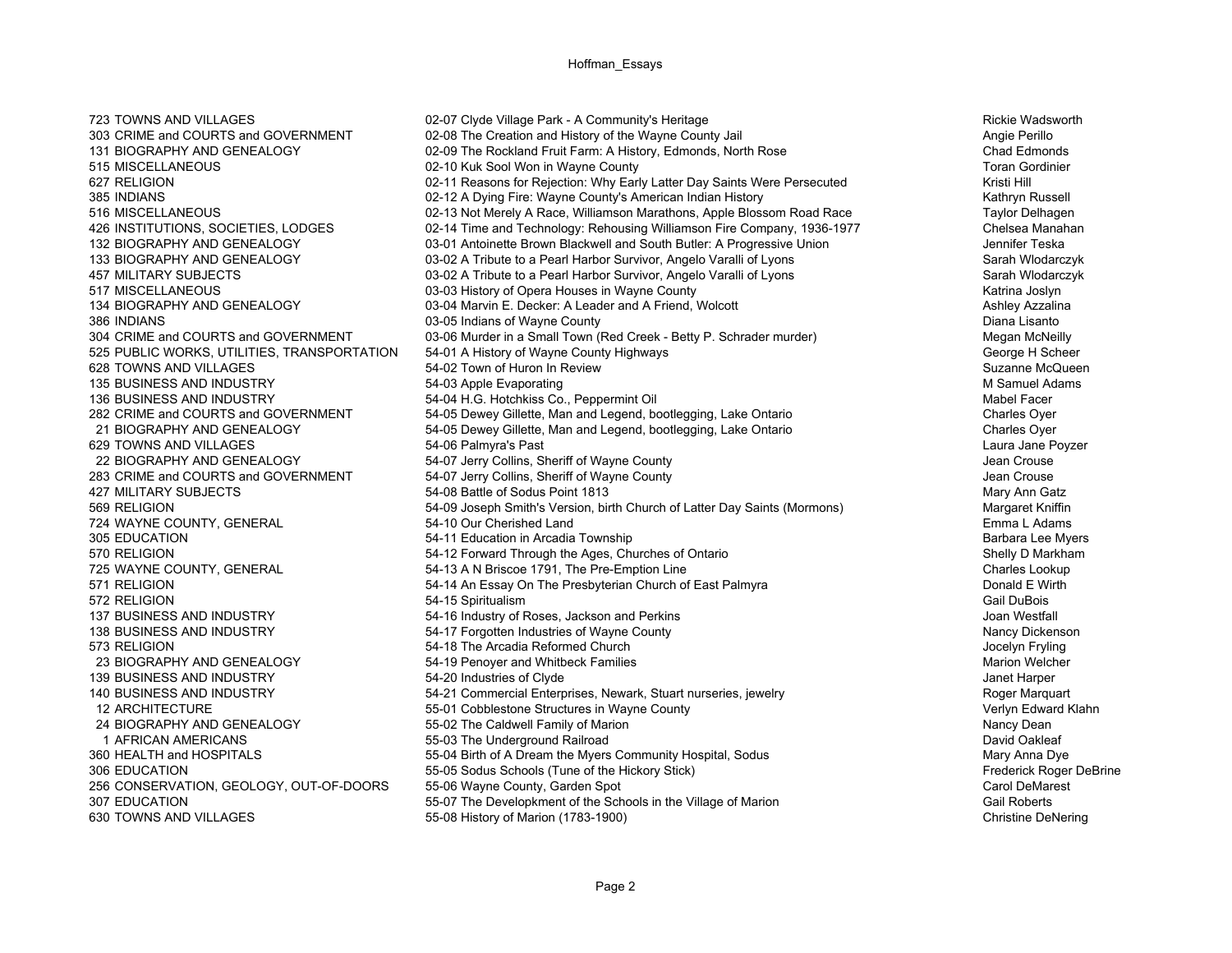142 BUSINESS AND INDUSTRY 55-12 Comstock Foods Inc.631 TOWNS AND VILLAGES 631 TOWNS AND VILLAGES 308 EDUCATION 55-15 Leavenworth Central School, Wolcott 362 HEALTH and HOSPITALS 56-04 Pill Bag Pioneer The 19th Century M.D. 148 BUSINESS AND INDUSTRY 58-03 Wolcott Area Mills312 EDUCATION 58-09 History of Macedon Academy 30 BIOGRAPHY AND GENEALOGY **1989 12 SS-11 The Forgotten Poetess, Mary Ashley Townsend** 130 BIOGRAPHY AND GENEALOGY<br>31 BIOGRAPHY AND GENEALOGY 1999 12 Three Wayne County Families (Armstrong, Jeffers, Harder) 1999 1999 1999 31 BIOGRAPHY AND GENEALOGY 58-12 Three Wayne County Families (Armstrong, Jeffers, Harder)

387 INSTITUTIONS, SOCIETIES, LODGES 55-09 Our Labors Have Not Been In Vain, Palmyra Fair Donna Hepburn 141 BUSINESS AND INDUSTRY **100 COMPANY** 55-10 Grange Silo Company, Inc. **And Structure Company, Inc.** Richard LeFavor 361 HEALTH and HOSPITALS **55-11 Hospitals of Wayne County 55-11 Hospitals of Wayne County** Alma Jane Mack 632 TOWNS AND VILLAGES **632 TOWNS AND VILLAGES** 65-14 Development of Clyde before 1900<br>308 EDUCATION Bonnie Kulow 55-15 Leavenworth Central School. Wolcott 6-1900 381 INDIANS Carl Hugh Jones 55-16 Indians in Wayne County Carl Hugh Jones Carl Hugh Jones Carl Hugh Jones Carl Hugh Jones 143 BUSINESS AND INDUSTRY THE STATE STATE STATE OF STATE STATE STATE STATE STATE STATE STATE STATE STATE STATE<br>144 BUSINESS AND INDUSTRY THE STATE STATE STATE STATE STATE STATE STATE STATE STATE STATE STATE STATE STATE ST 56-01 Iron Ore Mining in Ontario 526 PUBLIC WORKS, UTILITIES, TRANSPORTATION 56-02 History of Marion Railroad Ralph Lee Martin Ralph Lee Martin 284 CRIME and COURTS and GOVERNMENT 56-03 Edward Pullman Meets a Hero's Death, Sodus bank robbery Gail Fitzpatrick 25 BIOGRAPHY AND GENEALOGY 25 B-04 Pill Bag Pioneer The 19th Century M.D.<br>362 HEALTH and HOSPITALS 2010 19th S6-04 Pill Bag Pioneer The 19th Century M.D. 309 EDUCATION 56-05 An Enduring Monument, The Newark Library Elaine A Beckens 633 TOWNS AND VILLAGES 65-06 Pultneyville Early History 633 TOWNS AND VILLAGES 66-06 Pultneyville Early History<br>2 AFRICAN AMERICANS 65-07 Migrant Labor 66-07 Migrant Labor 66-07 Migrant Labor 66-07 Migrant Labor 66-07 Migr 2 AFRICAN AMERICANS **2 AFRICANS** 56-07 Migrant Labor 2 AFRICAN AMERICANS Delpha Ruth Hudson 363 HEALTH and HOSPITALS **56-08 The Health Services of Wayne County 1988** Mayne County Barbara Nelson 310 EDUCATION 56-09 School Days in Red Creek District Lorraine Larkin 428 MILITARY SUBJECTS **1.1 COLLIN 2006** 56-10 Military History of Newark **Figure 2006** 10 Military History of Newark 145 BUSINESS AND INDUSTRY **56-11 Kordite Manufacturing Company, Macedon** Sally Irene Lynch Sally Irene Lynch 311 EDUCATION 56-12 History of Education in Palmyra Brenda Ellen Warner Brenda Ellen Warner 574 RELIGION 56-13 The Sodus Bay Phalanx, Quakers, Fourier Lorraine Marie Latta 146 BUSINESS AND INDUSTRY **56-14 Lime Kilns of Wayne County** Sally Fern Langworthy Sally Fern Langworthy 257 CONSERVATION, GEOLOGY, OUT-OF-DOORS 56-15 Geography of Wayne County Dealer State Company of Wayne County Duane Younglove 458 MISCELLANEOUS **1988** S7-01 Dutch Immigration Into Wayne County **1988** MISCELLANEOUS Donna Martha Dean 57-02 Music of Wayne County County County ST-02 Music of Wayne County County County County Jerene VanHanegem 26 BIOGRAPHY AND GENEALOGY **57-03** The York Family and York Settlement Margaret R Seager 634 TOWNS AND VILLAGES **67-03** The York Family and York Settlement Margaret R Seager Margaret R Seager 575 RELIGION 67-04 Sanctuaries of the Faith in Williamson 57-04 Sanctuaries of the Faith in Williamson 527 PUBLIC WORKS, UTILITIES, TRANSPORTATION 57-05 Another Grandfather Story, The Development of Electricity in Sodus Rosalind Gay Mills 27 BIOGRAPHY AND GENEALOGY 67-06 The Living Memorials of Myron C. Taylor Patricia Kelley Patricia Kelley 28 BIOGRAPHY AND GENEALOGY **57-07 Florentine Hendrick, Wolcott** Barbara Everhart Barbara Everhart 528 PUBLIC WORKS, UTILITIES, TRANSPORTATION 58-01 VanRenesselaer Richmond, NYS Engineer and Surveyor (Canals) Jacqueline Bovet 29 BIOGRAPHY AND GENEALOGY 58-01 VanRenesselaer Richmond, NYS Engineer and Surveyor (Canals) Jacqueline Bovet 147 BUSINESS AND INDUSTRY **100 CONTRAGES AND INDUSTRY** 58-02 Walworth Business Places **Contract Contract Contract Contract Contract Contract Contract Contract Contract Contract Contract Contract Contract Contract Contract** 285 CRIME and COURTS and GOVERNMENT 58-04 Hanged by the Neck Till He Be Dead, Trial of William Fee, Lyons Norma Woods 529 PUBLIC WORKS, UTILITIES, TRANSPORTATION 58-05 Fifteen Years on the Erie Canal, 1820-1835 Judith Douglass Judith Douglass 382 INDIANS Ellen Seelye 58-06 Indians of Wayne County Sample of Marketine Seelye Ellen Seelye 459 MISCELLANEOUS 68-07 The Teen Age Solvent 1999 of Palmyra and McGonigal Richard McGonigal 1999 of the Teen Age Solvent 1999 of Palmyra 1999 of Palmyra 1999 of McGonigal 1999 of St. LODGES 58-08 The Evolution of the Demo 38-08 The Evolution of the Democratic Party of Palmyra **38-08 The Evolution of the Democratic Party of Palmyra** Judith Mary Deagmann St. 2014.<br>1999 - John J Werner Jr 576 RELIGION 58-10 A History of the Western Presbyterian Church in Palmyra Church in Palmyra

 Phyllis C Calletto Kyle Phillip Elaine DeLuca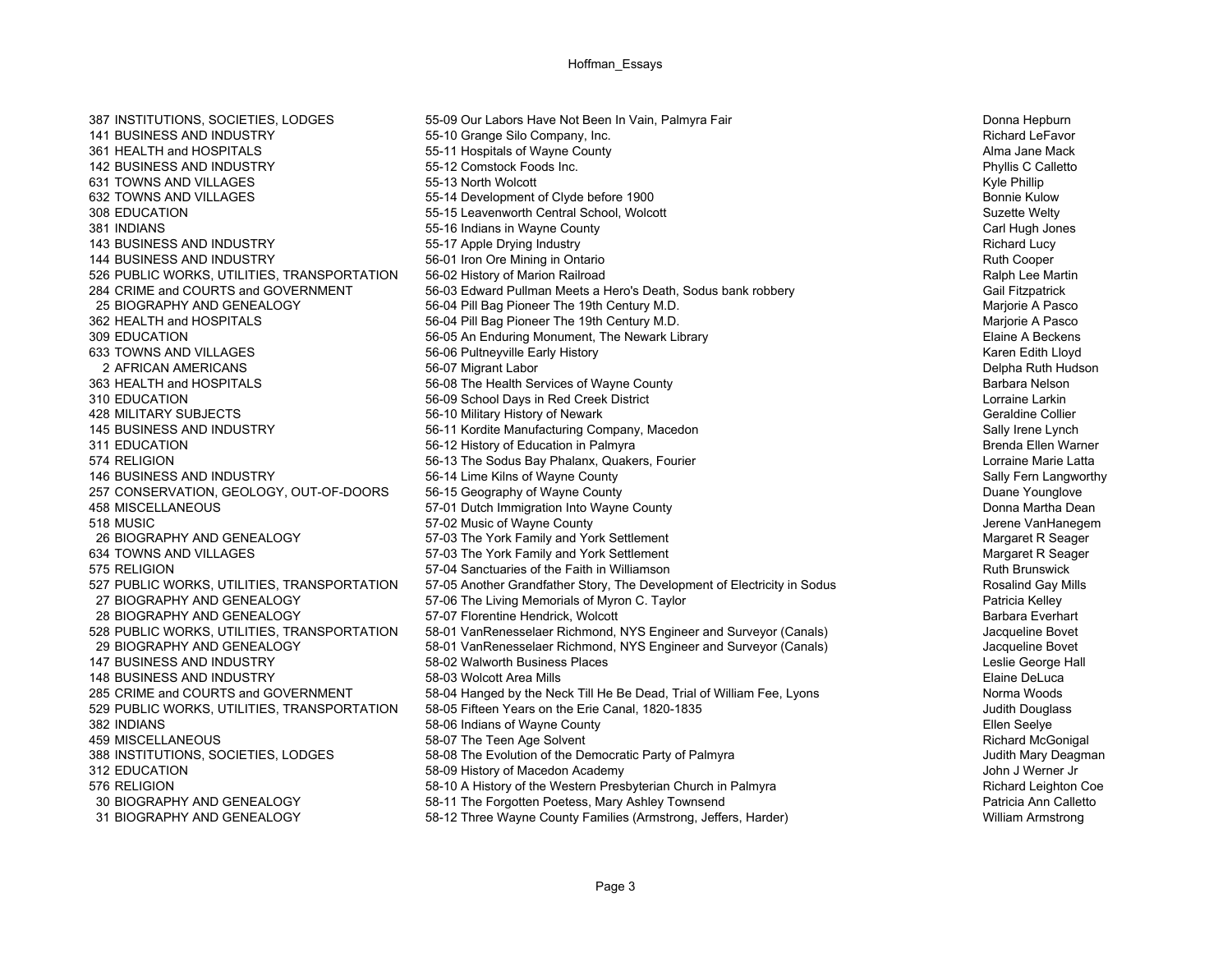286 CRIME and COURTS and GOVERNMENT 58-13 Wayne County Children's Court 36-13 Wayne County Children's Court 36-13 Wayne County Children's Court 36-13 Wayne County Children's Court 36-13 Wayne County Children's Court 36-13 314 EDUCATION 59-10 Education and Early Wayne County Institutions County Institutions 430 MILITARY SUBJECTS 61-05 Marion and The Great Rebellion 635 TOWNS AND VILLAGES 61-07 Fair Haven431 MILITARY SUBJECTS 61-08 Clyde During the Civil War

258 CONSERVATION, GEOLOGY, OUT-OF-DOORS 58-14 History of Conservation in Wayne County The State of The State Kenneth Beal 259 CONSERVATION, GEOLOGY, OUT-OF-DOORS 58-15 Drumlins Lois Kelsey 578 RELIGION 68-16 The Believers, Shakers, Sodus 65-16 The Believers, Shakers, Sodus 65-16 The Believers, Shakers, Sodus 65-16 The Believers, Shakers, Sodus 65-16 The Believers, Shakers, Sodus 65-16 The Believers, Shakers, 313 EDUCATION 58-17 Wayne County Library System 56-17 Wayne County Library System 389 INSTITUTIONS. SOCIETIES. LODGES<br>389 INSTITUTIONS. SOCIETIES. LODGES 58-18 Palmyra-Macedon FFA Future Farmer of America 58-18 Palmyra-Macedon FFA Future Farmer of America 33 BIOGRAPHY AND GENEALOGY **58-19 Evergreen Place, Life of Theron G. Yeomans**, Walworth Ronald Padgham 32 BIOGRAPHY AND GENEALOGY **58-20 A Forgotten Man, E H Harriman, Railroad, Sodus Point** Bonnie Risley Bonnie Risley 530 PUBLIC WORKS, UTILITIES, TRANSPORTATION 58-20 A Forgotten Man, E H Harriman, Railroad, Sodus Point France<br>149 BUSINESS AND INDUSTRY FRANSPORTATION 58-20 A Forgotten Man, E H Harriman, Railroad, Sodus Point France Risle 149 Business And Industry Search States And Industry 58-20 A Forgotten Man, E H Harriman, Railroad, Sodus Point Bonnie Risley 364 HEALTH and HOSPITALS **58-21 History of the Hospitals of Wayne County** Department of Mayne County Dorla Fournier 383 INDIANS Mary Jane Burt 58-22 Indian Legends of Western NY State Mary Jane Burt Mary Jane Burt 577 RELIGION 577 RELIGION 58-23 Zion Episcopal Church from 1823-1900, Palmyra 56-23 Sue Ellen Jeffrey 519 MUSIC 59-01 Legendary Queen Anne Organ, Clyde Lorna Kay Lutz 150 BUSINESS AND INDUSTRY **150 BUSINESS** AND INDUSTRY 59-02 The Rhythm Speaks, Sodus Point Industries Ann B Linscott 531 PUBLIC WORKS, UTILITIES, TRANSPORTATION 59-03 Rochester and Sodus Bay Railway 1898-1929 Russell L Trimble 151 BUSINESS AND INDUSTRY 59-04 History of the Swales Family and the Sodus Fruit Farm Byron White 34 BIOGRAPHY AND GENEALOGY **59-04 History of the Swales Family and the Sodus Fruit Farm** Byron White 152 BUSINESS AND INDUSTRY 59-05 History of Iron Ore Mining and its Effects on Ontario Rodney Esley 726 WAYNE COUNTY, GENERAL 59-06 The Romance of the Road (Place Names in Wayne County) Carolyn Curtis 390 INSTITUTIONS, SOCIETIES, LODGES 69-07 Are You Ready Wayne County, Civil Defense and the state and J Buettner 391 INSTITUTIONS, SOCIETIES, LODGES 69-08 Free Masonry in Wayne County Gail May Town of Gail May Younglove 579 RELIGION 69 Million 1990 States of the Senator States of the Senator States of the Senator States of the S<br>1999 States of Education and Early Wayne County Institutions and the Senator Scarol Hoff Carol Hoff Carol Hoff 429 MILITARY SUBJECTS **19-11 Military History of Wayne County (1794-1865)** MILITARY SUBJECTS William Edward Lalik 287 CRIME and COURTS and GOVERNMENT 59-12 Jesse James Outdone, Oliver Curtis Perry, Lyons David Beal 579 RELIGION 579 RELIGION 59-13 History of the Churches of the Town of Rose NY 35 BIOGRAPHY AND GENEALOGY 59-14 Let History Be Written (Augustus C. Hoffman and Foundation) Ralph C F Brendes 153 BUSINESS AND INDUSTRY **159-15 Clyde Glass Works** Margaret Lester Margaret Lester 580 RELIGION 59-16 Wayne County, A Religious Soil Nancy Collier 532 PUBLIC WORKS, UTILITIES, TRANSPORTATION 61-01 History and Development of Rural Free Delivery in Town of Macedon Edward C Papenfuse Jr 154 BUSINESS AND INDUSTRY **154 BUSINESS** AND INDUSTRY 61-02 Banking in Wayne County Nancy Alice Bush Nancy Alice Bush 155 BUSINESS AND INDUSTRY **61-03** The Art of Cooperage **Barbara Warner** Barbara Warner 260 CONSERVATION, GEOLOGY, OUT-OF-DOORS 61-04 Spare Me One Swamp, Zurich Bog 260 CONSERVATION, GEOLOGY, OUT-OF-DOORS 61-05 Marion and The Great Rebellion 30 Mary Augusta Burgess 61-05 Marion and The Great Rebellion 156 BUSINESS AND INDUSTRY **61-06 Potato Farming in Wayne County 61-06 Potato Farming in Wayne County David Holdridge** 533 PUBLIC WORKS, UTILITIES, TRANSPORTATION 61-09 Communications in Wolcott and Vicinity Junchess Ann Brown Joyce Ann Brown 315 EDUCATION 61-10 History of Schools in Town of Wolcott 61-10 History of Schools in Town of Wolcott 261 CONSERVATION, GEOLOGY, OUT-OF-DOORS 61-11 Fair Haven Beach State Park Marsha Mead Marsha Mead Marsha Mead 157 BUSINESS AND INDUSTRY THE STATE OF A SAMILY OF A SAMILY OF A SAMILY OF A SAMILY AND SAMILY AND SAMILY AND<br>1991 The Community Newspapers, Red Creek Sylvia Packer Sharon Cayword Caywords of Sharon Caywords of Red Creek 582 RELIGION 61-13 Churches of Red Creek Sharon Caywood 636 TOWNS AND VILLAGES **61-14 Port Bay** 61-14 Port Bay Bruce Zimmerman **Bruce Zimmerman** 262 CONSERVATION, GEOLOGY, OUT-OF-DOORS 62-01 Niagara Limestone in Western Wayne County **Donald HIMORY CONSERVATION**, GEOLOGY, OUT-OF-DOORS 13 ARCHITECTURE **13 ARCHITECTURE** 62-02 Architectural History of the Wolcott Hotel **1996 12 Architectural History of the Wolcott Hotel** 1996 **12 Architectural Architectural Architectural Architectural Architectural Archi** 

Donald W King Jr<br>Donald H Messinger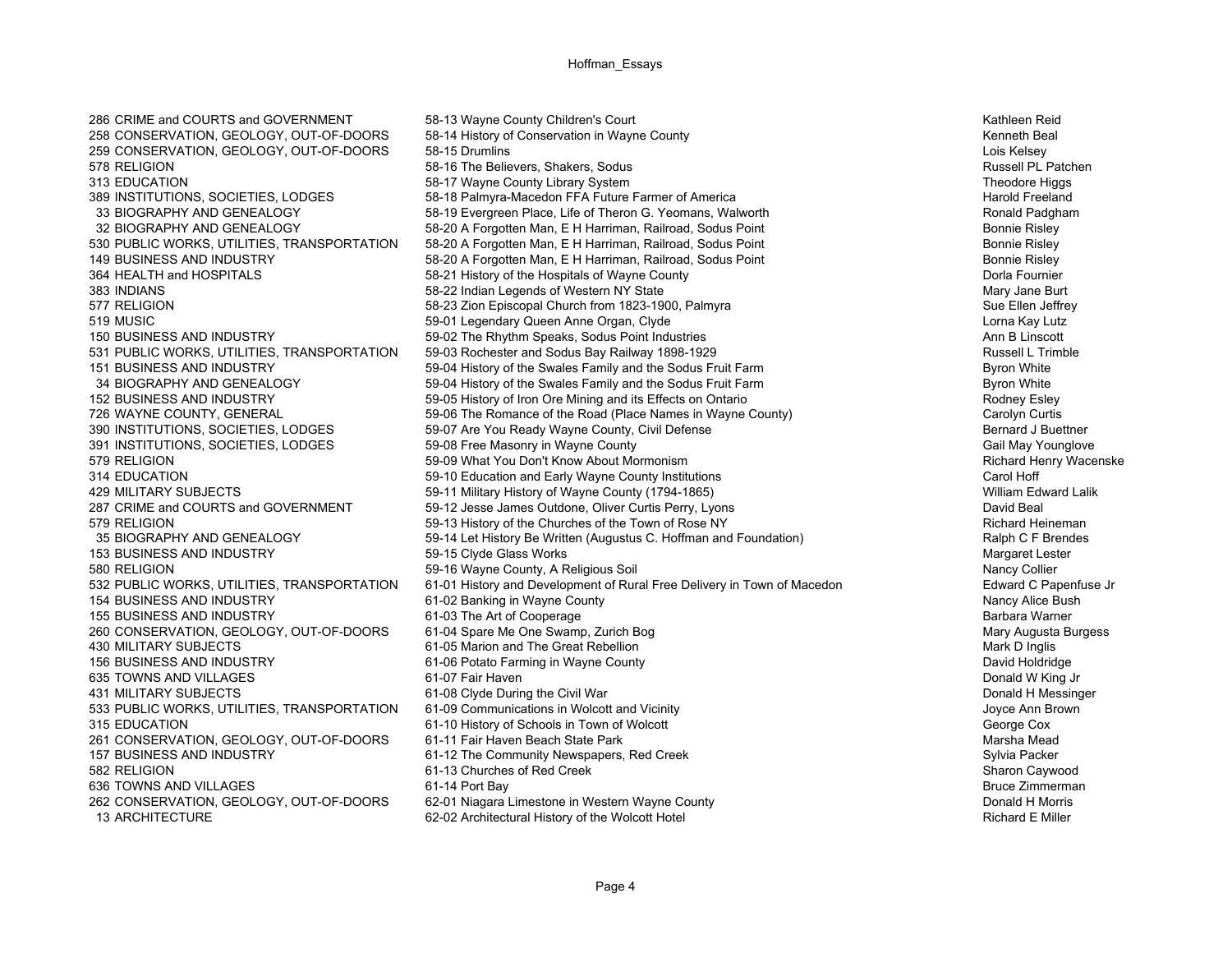317 EDUCATION 62-05 One Room School in Wolcott 161 BUSINESS AND INDUSTRY 64-03 Comstock Foods170 BUSINESS AND INDUSTRY 66-03 The Mills of Salmon Creek 37 BIOGRAPHY AND GENEALOGY 67-02 South Butler's Reverend Antoinette L. Brown

316 EDUCATION **1980 COMEDIATION** 62-03 Memoirs of Walworth Academy **COMEDIATION** Howard David Joslyn Jr 727 WAYNE COUNTY, GENERAL **62-04 Wayne County and Its Settlers before** 1823 **Anne Elizabeth Gaylord**<br>317 EDUCATION Anne Marie Lunkenheimer 288 CRIME and COURTS and GOVERNMENT 62-06 Who Slew the Warren Family? Newark 288 CRIME and COURTS and GOVERNMENT 392 INSTITUTIONS, SOCIETIES, LODGES 62-07 Honor the Past Serve the Future, Fifty Years of Girl Scouting Margaret Jill Obrien<br>63-01 A History of the North Ontario Methodist Church (Margaret July Owen Peterson 583 RELIGION Mary Gwen Peterson 63-01 A History of the North Ontario Methodist Church Mary Gwen Peterson Mary Gwen Peterson 63-02 History of Iron Industry, Eastern Wayne County County Scott Baldridge 158 BUSINESS AND INDUSTRY 63-02 History of Iron Industry, Eastern Wayne County 159 BUSINESS AND INDUSTRY **63-03 The Flag Salt Remedy Company, Savannah** Barbara Haley Barbara Haley 393 INSTITUTIONS, SOCIETIES, LODGES 63-04 History of the Wayne County Fair and the Mayne County Fair and the Mayne County Fair and the Wayne County Fair and the Mayne County Fair and the Mayne County Fair James Byron Ellsw 63-05 Walworth Central Cemetery 365 HEALTH and HOSPITALS **63-06 The Growth of A Community's Medical Services, Wolcott** 63-06 The Growth of A Community's Medical Services, Wolcott 584 RELIGION 63-07 Rebounding Raps, Fox Sisters, Spiritualism Joan E Johnson 366 HEALTH and HOSPITALS **63-08 The Newark Hospital Past and Present** Computer Computer Computer Dawn Victoria Garlock 432 MILITARY SUBJECTS **63-09 Wayne County and New York State in the Great Rebellion** Linda Ann Cheetham 289 CRIME and COURTS and GOVERNMENT 63-10 Wayne County's Law Enforcement System James S Sturtevant 160 BUSINESS AND INDUSTRY **64-01 Cheese Manufacturing in Lincoln** John R Baker 263 CONSERVATION, GEOLOGY, OUT-OF-DOORS 64-02 Chimney Bluffs Wayne County's First State Park Jean Ann Stothard 637 TOWNS AND VILLAGES **64-04 Small Town Red Creek** 64-04 Small Town Red Creek 30 TOWNS AND VILLAGES 162 BUSINESS AND INDUSTRY 64-05 You Mean South Butler Had Industries? Cyril Caster 36 BIOGRAPHY AND GENEALOGY 64-06 It All Started with Grandfather, Charles K. Knapp, Drug Store, Sodus Dana Andrews 163 BUSINESS AND INDUSTRY 64-06 It All Started with Grandfather, Charles K. Knapp, Drug Store, Sodus Dana Andrews 318 EDUCATION 64-07 Centralization and Super Centralization, schools Nancy Auman 164 BUSINESS AND INDUSTRY **65-01 A Survey of the Peppermint Industry in Wayne County** 164 BUSINESS AND INDUSTRY 3 AFRICAN AMERICANS **65-02 The Negro in Wayne County 65-02 The Negro in Wayne County 1988** 319 EDUCATION 65-03 The History Of Education in Williamson 65-03 The History Of Education in Williamson 394 INSTITUTIONS, SOCIETIES, LODGES 65-04 A Farmer's Organization is Born, Clyde Grange 33 Jean Michelle Noble 165 BUSINESS AND INDUSTRY 65-05 The Gristmills and Sawmills in the Old Town of Wolcott Dennis G McRorie290 CRIME and COURTS and GOVERNMENT 65-06 Wayne County Sheriff's Department Terry Alan White 166 BUSINESS AND INDUSTRY **65-07 H.C. Hemingway Company, Clyde, canning** and the material resolution of the Richard Winter 167 BUSINESS AND INDUSTRY **65-08 Fruit Farming in Town of Huron** 66-08 Fruit Farming in Town of Huron G Robert Chapin 585 RELIGION 65-09 History of The Lincoln Baptist Church 1996 Church 355 RELIGION 3000 History of The Lincoln Baptist Church 3000 Foote 320 EDUCATION **65-10 The Red Creek Free Library Rebecca Ann Roe** Rebecca Ann Roe 168 BUSINESS AND INDUSTRY THE STRIP AND AND THE Flowering of a Business (Jackson and Perkins Roses) Shirley Tack<br>1994 INDIANS The Strip Ann About Wavne County County Strip Deborah Corcoran 65-12 The Iroquois In and About Wayne County 321 EDUCATION 66-01 From These Humble Beginnings, Education in Lyons Claude Lester 169 BUSINESS AND INDUSTRY THE SECTION OF SECTION OF A SECTION OF SECTION OF SECTION OF SECTION OF SECTION OF S<br>170 BUSINESS AND INDUSTRY THE SECTION OF SALES AND SALES ARE SALES OF SALES OF SALES AND SALES AND INCOAL SALE 586 RELIGION 66-04 Methodism Comes to Red Creek William C Obrien171 BUSINESS AND INDUSTRY **66-05 The Ice Industry 66-05 The Ice Industry CONSTRIBUTION** 534 PUBLIC WORKS, UTILITIES, TRANSPORTATION 66-06 Railroad and Shipping Industries in Fair Haven 66-07 Public WORKS, UTILITIES, TRANSPORTATION 66-07 Building and Care of Roads in Wayne County Since 1920 6 1990 Ronald G Rot 535 PUBLIC WORKS, UTILITIES, TRANSPORTATION 66-07 Building and Care of Roads in Wayne County Since 1920 Ronald G Rotach Red Creek. Catholic County Since 1920 Ronald G Rotach Red Creek. Catholic County Since 1920 Ronald G R 66-08 History of St. Thomas Church, Red Creek, Catholic 433 MILITARY SUBJECTS **1980 COLL ACCOMPT AND ACCOMPT ACCOMPT** 66-09 Civil War Regiments of Wayne County 1990 County 172 BUSINESS AND INDUSTRY 67-01 The Brookwood Project, Ontario nuclear John M Kelly<br>37 BIOGRAPHY AND GENEALOGY 67-02 South Butler's Reverend Antoinette L. Brown

Joyce Larkin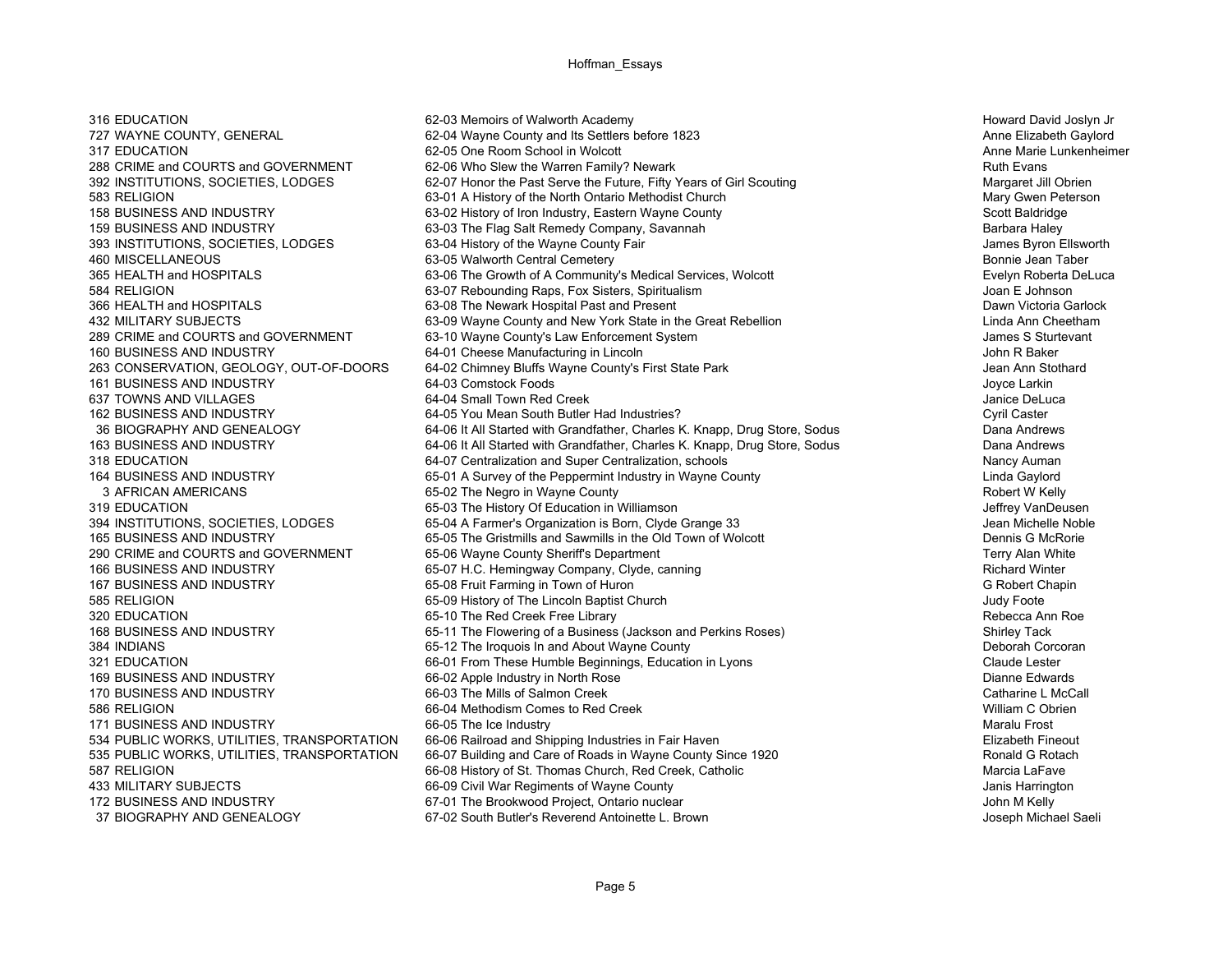461 MISCELLANEOUS 67-07 Lot # 62 - Red Creek437 MILITARY SUBJECTS 71-05 P.O.W. Camp at Sodus Point

588 RELIGION 67-02 South Butler's Reverend Antoinette L. Brown Joseph Michael Saeli 589 RELIGION 67-03 St. Stephen's Episcopal Church, Wolcott 67-03 St. Stephen's Episcopal Church, Wolcott 67-03 322 EDUCATION 67-04 Board of Cooperative Educational Services, Wayne County Sole 30 and 500 Julie Johnson 38 BIOGRAPHY AND GENEALOGY 67-05 The Cyrus McCormick of Potato City, Clarence Bliss, potato harvester Lynne Bade 173 BUSINESS AND INDUSTRY **The Cyrus McCormick of Potato City, Clarence Bliss**, potato harvester **Commich State Cyrus Bade**<br>174 BUSINESS AND INDUSTRY **174 BUSINESS AND INDUSTRY** Dale Folnsbee 174 BUSINESS AND INDUSTRY 67-06 The Canning Factory, Mainstay of Red Creek 39 BIOGRAPHY AND GENEALOGY 67-08 The Cuyler Family, Red Creek 39 BIOGRAPHY AND GENEALOGY 462 MISCELLANEOUS 67-09 History at My Doorstep, Lot # 54, Red Creek 67-09 History at My Doorstep, Lot # 54, Red Creek<br>1996 PUBLIC WORKS, UTILITIES, TRANSPORTATION 68-01 Twentieth Century Transportation in Wayne County 536 PUBLIC WORKS, UTILITIES, TRANSPORTATION 68-01 Twentieth Century Transportation in Wayne County 395 INSTITUTIONS, SOCIETIES, LODGES 68-02 Attention Lyons Monitors, History of Lyons Fire Department Linda Ann Stephan 175 BUSINESS AND INDUSTRY **175 BUSINESS AND INDUSTRY** 68-03 Industries in Red Creek Melody Dawn Crossin 176 BUSINESS AND INDUSTRY **176 BUSINESS AND INDUSTRY** 68-04 Bear Creek Harbor, Ontario, Iron Ore Shipping Point 1909 and the Count of Stephen LaCount 68-05 The Covenanter Church of Sterling Center 1810-1913 590 RELIGION 68-05 The Covenanter Church of Sterling Center 1810-1913 40 BIOGRAPHY AND GENEALOGY 68-06 James R. Hickey, the First to Die - World War I, Palmyran John R Krebbeks 434 MILITARY SUBJECTS 68-06 James R. Hickey, the First to Die - World War I, Palmyran John R Krebbeks 537 PUBLIC WORKS, UTILITIES, TRANSPORTATION 68-07 Nuclear Power for Wayne County Network Noel Dana Morrow Noel Dana Morrow 177 BUSINESS AND INDUSTRY 68-08 Pre-World War I Newspapers Joyce M Baker 323 EDUCATION 68-09 Mental Retardation, Newark State School Shirley Mullie 591 RELIGION 68-10 History of the Huron Presbyterian Church 1813-1968 Carl G Raymond 264 CONSERVATION, GEOLOGY, OUT-OF-DOORS 69-01 Nature Observations on 50 Acres of Farmland, Ontario Susan Jane Peterson 41 BIOGRAPHY AND GENEALOGY 69-02 Katherine Olmstead, Normandy Inn, Sodus (Red Cross Nurse WW I) Elaine Mary Saeli 435 MILITARY SUBJECTS 69-02 Katherine Olmstead, Normandy Inn, Sodus (Red Cross Nurse WW I) Elaine Mary Saeli 178 BUSINESS AND INDUSTRY 69-02 Katherine Olmstead, Normandy Inn, Sodus (Red Cross Nurse WW I) Elaine Mary Saeli 396 INSTITUTIONS, SOCIETIES, LODGES 69-03 A Chronicle of the Organization and Development of Clyde Fire Department Katherine Maloy 324 EDUCATION 69-04 The History of the Wolcott Civic Free Library Changes and Changes and Changes and Changes Russell 638 TOWNS AND VILLAGES 69-05 Marengo Town of the Past Carol Chalker 179 BUSINESS AND INDUSTRY **69-06 Tobacco Production in Wayne County** 69-06 Tobacco Production in Wayne County 639 TOWNS AND VILLAGES 70-01 Alloway The Little Big Town Kathy Hawman 436 MILITARY SUBJECTS TO LODGES AND THE READ ON THE READ ON THE READ OF COLLECT AND THE READ OF THE READ OF TH<br>1997 INSTITUTIONS, SOCIETIES, LODGES 2009 70-03 To Make the Best Better (4-H) 397 INSTITUTIONS, SOCIETIES, LODGES 70-03 To Make the Best Better (4-H) 937 INSTITUTIONS, SOCIETIES, LODGES 14 ARCHITECTURE COMPUTE THE 70-04 Good Templar Hall, North Rose Computer Margaret Grace Lawrence 4 AFRICAN AMERICANS 70-05 The Road North, Underground Railroad George H Kotlik 592 RELIGION **1986 COUNT 1000 Spiritualism and Wayne County** 10-06 Spiritualism and Wayne County 10-07 School District Reorganization 10000 Spiritualism and Wayne County 10-07 School District Reorganization 10000 Spiritual 325 EDUCATION 70-07 School District Reorganization Daniel J Harmony 398 INSTITUTIONS, SOCIETIES, LODGES 70-08 A Look at Lionism in Wolcott 30 and 2008 and 2008 and 2008 and 2008 a Look at Lionism in Wolcott 30 and 2008 a Look at Lionism in Wolcott 30 and 2008 a Look at Lionism in Wolcott 3 42 BIOGRAPHY AND GENEALOGY 71-01 A Biographical Sketch of Myron C. Taylor Rosanne Saeli 43 BIOGRAPHY AND GENEALOGY 71-02 With These Hands (William Kallusch) boat builder 180 BUSINESS AND INDUSTRY **180 BUSINESS AND INDUSTRY** 71-02 With These Hands (William Kallusch) boat builder Michael Mane Michael Kane 728 WAYNE COUNTY, GENERAL **71-03 The History of B. Forman Park, Escape to Escape**, Williamson Lynn Hermenet 44 BIOGRAPHY AND GENEALOGY **71-04 Going the 4-H Way, Merle Cunningham** Dorothea Fisher and the According the 4-H Way, Merle Cunningham **Dorothea Fisher** Dorothea Fisher and Dorothea Fisher and The According the 4-H Way Mer 399 INSTITUTIONS, SOCIETIES, LODGES 71-04 Going the 4-H Way, Merle Cunningham Dorothea Fisher Dorothea Fisher<br>237 MILITARY SUBJECTS Debra Werfelman 71-05 P O W Camp at Sodus Point 463 MISCELLANEOUS 71-05 P.O.W. Camp at Sodus Point Debra Werfelman 326 EDUCATION 71-06 Within These Hallowed Halls, A History of Wolcott's Schools Renee Freeman<br>292 CRIME and COURTS and GOVERNMENT 71-07 75th Anniv of a Brutal Axe Murder by Farm-Hand Near Red Creek NY Richard Dallas 71-07 75th Anniv of a Brutal Axe Murder by Farm-Hand Near Red Creek NY

Virginia Lindboe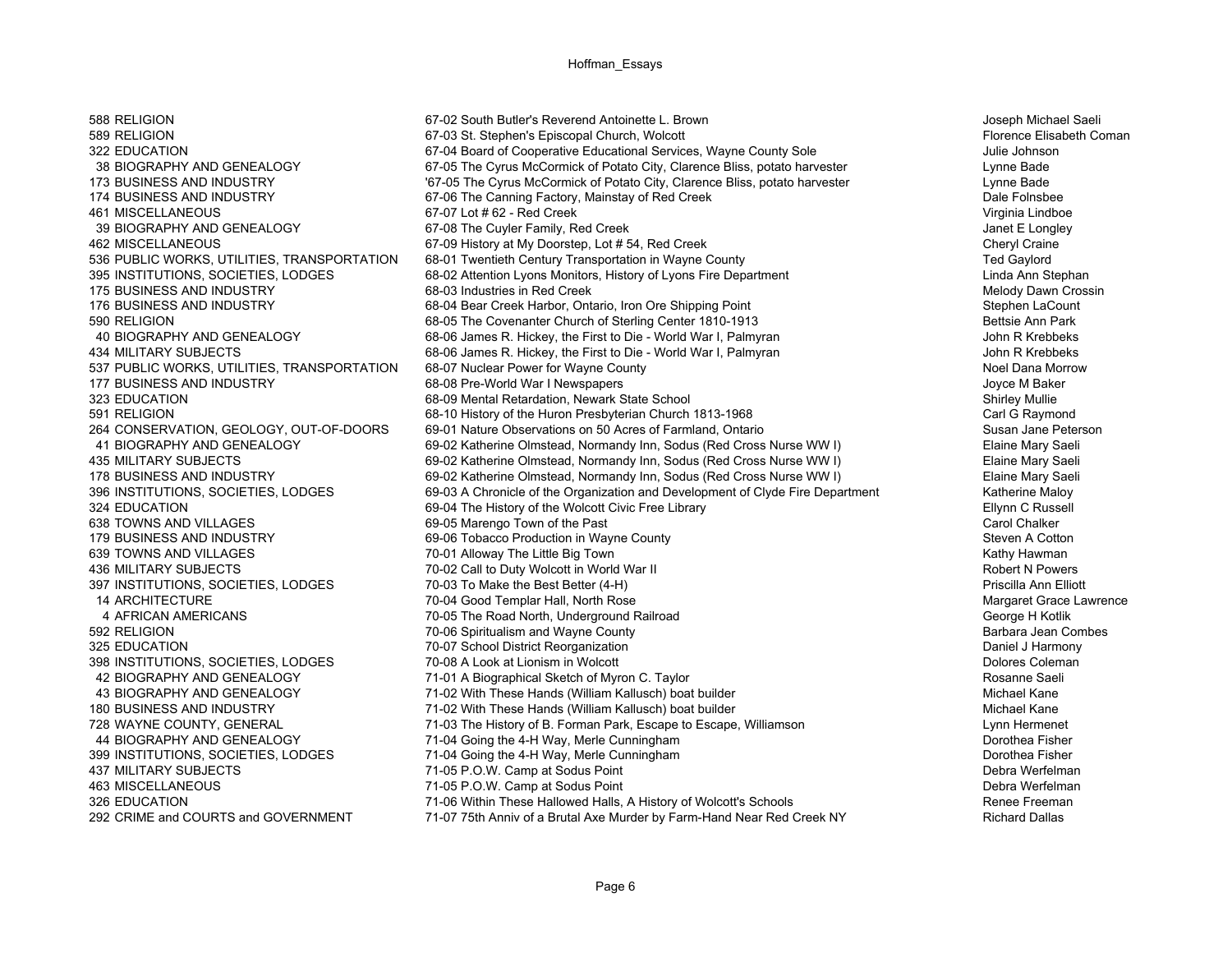538 PUBLIC WORKS, UTILITIES, TRANSPORTATION 645 TOWNS AND VILLAGES **74-11 Personal Reflections (Newark)** Newark

15 ARCHITECTURE **15 ARCHITECTURE** 21-08 Vanishing Barns of Western Wayne County **Rosemarie Kotlik** Rosemarie Kotlik 729 WAYNE COUNTY, GENERAL **71-08 Vanishing Barns of Western Wayne County Rosemarie Kotlik** Rosemarie Kotlik 45 BIOGRAPHY AND GENEALOGY 71-09 Rear Admiral William Thomas Sampson, Palmyra Jeanne Baxter 438 MILITARY SUBJECTS THE REAR AND THE 71-09 Rear Admiral William Thomas Sampson, Palmyra Jeanne Baxter Jeanne Baxter 291 CRIME and COURTS and GOVERNMENT 271-10 Whiskey Stills in the Town of Walworth 2012 William Tetlow<br>2013 AGS MISCELLANEOUS 2012 THE 2012 2014 2015 2016 2017 21-10 Whiskey Stills in the Town of Walworth 465 MISCELLANEOUS **165 MISCELLANEOUS** 71-10 Whiskey Stills in the Town of Walworth 165 MISCELLANEOUS William Tetlo<br>464 MISCELLANEOUS 2001 71-11 History of Antiques I vnn Hallock of Westbury NY 464 MISCELLANEOUS 71-11 History of Antiques, Lynn Hallock of Westbury NY Ruth Bacon 520 MUSIC **1200 Carolyn Schlede** 72-01 The Musical History of Lyons **Carolyn Schlede** Carolyn Schlede 181 BUSINESS AND INDUSTRY THE STATE THEORY THEORY THEORY OF THE COAL TRISTIC AT A HISTORY OF THE COAL TRISTIC A<br>1999 THEORY OF SUSAN YANGERY SUSAN YANGEY THEORY OF THEORY OF THE COAL TRISTIC AT SOCIUS POINT SUSAN YANCEY 327 EDUCATION 6-000 CHO 72-03 Walk Together, Talk Together, the American Field Service Program in Lyons Georgette Justino 593 RELIGION 72-04 The Pultneyville Reformed Church: Sketches Susan C Verbridge 400 INSTITUTIONS, SOCIETIES, LODGES 72-05 Number One, Williamson Volunteer Fire Company 30 1999 Steve Urban<br>640 TOWNS AND VILLAGES 640 TO-06 The Centenary Community North Centenary Road, Sodus 640 TOWNS AND VILLAGES 72-06 The Centenary Community, North Centenary Road, Sodus 46 BIOGRAPHY AND GENEALOGY **72-07 War Hero in a Wheelchair, the Story of Lacey M. Ward** Laura Ann Coman Laura Ann Coman 439 MILITARY SUBJECTS **1980 CONSUMENT AND THE STORY WAT HERO IN A WHEEICHAIR, the Story of Lacey M. Ward Communist Caura Ann Coman Coman** 641 TOWNS AND VILLAGES **641 TOWNS AND VILLAGES** 641 TOWN 656 An Early History of the Town of Sterling Gail A France Cail A Fralick 16 ARCHITECTURE 73-01 Ten Pultneyville Homes, Their History and Architectural Details Timothy P Cooley 182 BUSINESS AND INDUSTRY **182 COMPTED 10** 73-02 A Legend In Its Own Time, the History of the Wolcott Falls Mills Robert Chatfield 183 BUSINESS AND INDUSTRY 73-03 Food Processing in Williamson Charles J Dittmar 594 RELIGION 73-04 The First Baptist Church of Ontario: A Profile of a Progressive Congregation Wayne J Schultz 642 TOWNS AND VILLAGES **1990 THE STATE OF THE Williamson Fire of 1910** CONTROLLERGY DATE: 06 The Williamson Fire of 1910 440 MILITARY SUBJECTS **The Home Front Soldiers, A Study of Williamson During WW II** John P Clark 47 BIOGRAPHY AND GENEALOGY 73-07 His Spirit Lives On, Leslie Blake, Williamson Lisa Hermenet MISCELLANEOUS 73-08 Death of a Ship, The Story of the St Peter Joanne Leahy 184 BUSINESS AND INDUSTRY 73-09 An Old Time General Store, Then and Now (East Williamson Mercantile) Debra Hackett BUSINESS AND INDUSTRY **1988 CONSUMING THE STATE OF SALES AND THE STATE OF SALES AND SEXUAL SECTION** Frequence of the State of Talone TOWNS AND VILLAGES **The CONSTANT CONSTRUCTS** 73-10 Sara Graves Remembers Old Lyons **The Construction Constructs** Evelyn Palone 466 MISCELLANEOUS 73-11 Pesticides: Friend or Foe? Laura Dobson367 HEALTH and HOSPITALS **74-01 The Evolution of an Ideal, Newark State School Elaine Marie Housecamp** 328 EDUCATION 1990 124-01 The Evolution of an Ideal, Newark State School 1990 120 120 120 120 120 120 120 120<br>1995 RELIGION 1999 12:00 12:00 12:00 12:00 12:00 12:00 12:00 12:00 12:00 12:00 12:00 12:00 12:00 12:00 12:00 1 595 RELIGION **74-01** The Evolution of an Ideal, Newark State School(Baptist) **Elaine Marie House House House House** 368 HEALTH and HOSPITALS **74-02 The History of the Lyons Hospitals**, 1899-1973 Ann Yackel 539 PUBLIC WORKS, UTILITIES, TRANSPORTATION 74-03 The Early History of Sodus Light Station<br>185 BUSINESS AND INDUSTRY 1990 74-04 Down Along the Old Mill Stream (Pultnevville area. Salmon Creek) 1890 Michelle A Urban 185 BUSINESS AND INDUSTRY **185 ALCONG THE COLD THE OLD MILL** Stream (Pultneyville area, Salmon Creek) 643 TOWNS AND VILLAGES THE READ THE 74-04 Down Along the Old Mill Stream (Pultneyville area, Salmon Creek) Michelle A Urban 48 BIOGRAPHY AND GENEALOGY 74-05 Portrait of the Wadsworth Family, Wolcott Cheryl Reed 49 BIOGRAPHY AND GENEALOGY **74-06 A Small Town Doctor Life of Dr. Stuck, Wolcott** Jeffrey C Stuck Jeffrey C Stuck 369 HEALTH and HOSPITALS **1980 THEALTH** and HOSPITALS **74-06 A Small Town Doctor Life of Dr. Stuck, Wolcott** 1980 The Music Stuck EDUCATION **2006** 274-07 The Sodus Free Library **CONSIDENTS** 2006 2012 12:00 Deborah DelVecchio 265 CONSERVATION, GEOLOGY, OUT-OF-DOORS 74-08 Time and Tide: Geological Evolution of Great Sodus Bay 2015 Arthur Williams Jr (1999) Arthur Williams Jr (1999) Arthur Williams Jr (1999) 2015 2016 12:08 Time and Tide: Geologi Form of the Sological Evolution of Great Sodus Bay Towns Arthur Williams Jr<br>1990 - The The Sological Evolution of Great Sodus Bay Arthur Williams Jr<br>1990 - Johanna SomedeCerff 74-09 Discovering Employment in Wayne County 188 BUSINESS AND INDUSTRY 74-10 Andrew S. Schuler (Schuler potato chips, Cato) Alesia Marie King 51 BIOGRAPHY AND GENEALOGY 74-10 Andrew S. Schuler (Schuler potato chips, Cato) Alesia Marie King<br>Alex TOWNS AND VILLAGES 74-11 Personal Reflections (Newark)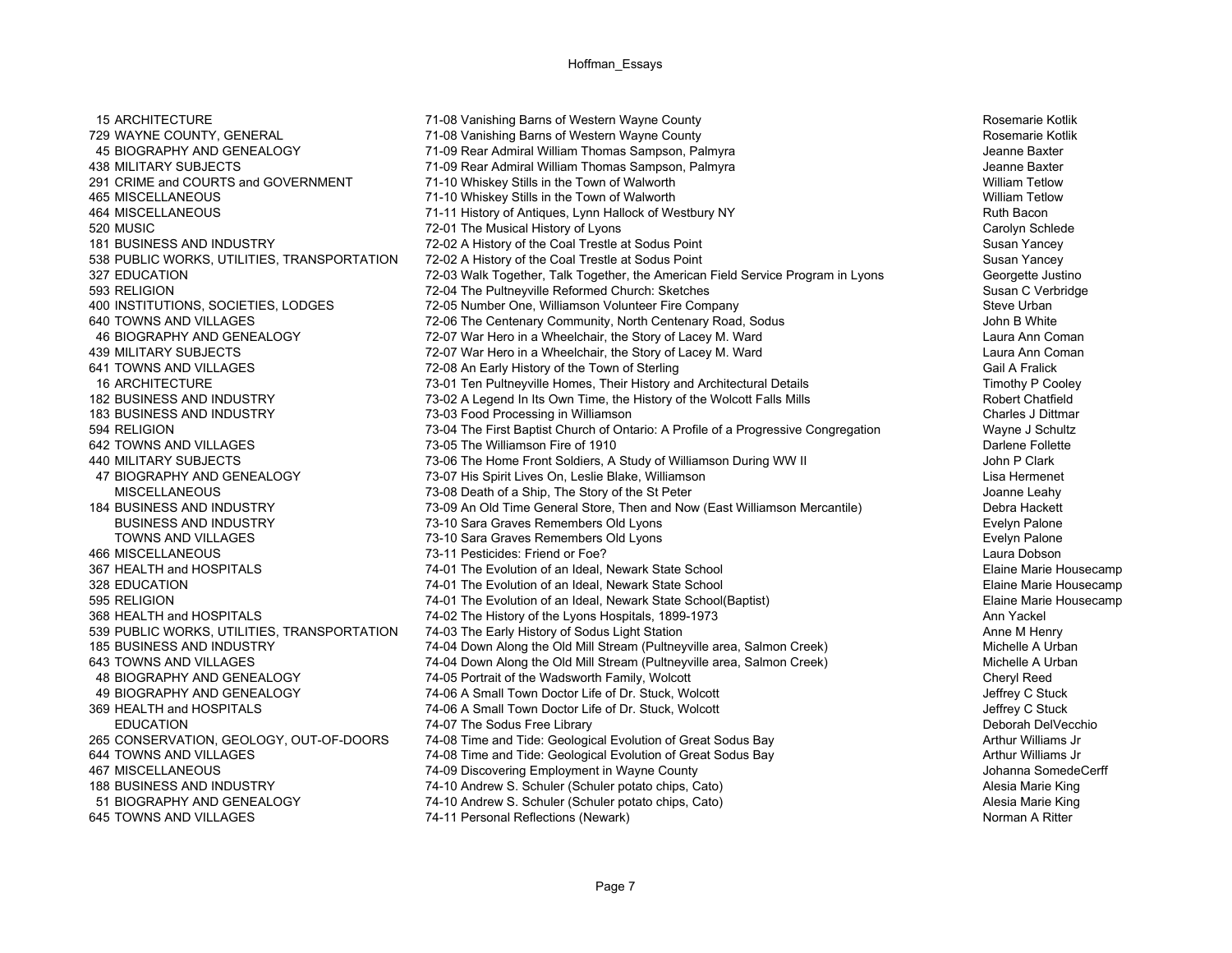470 MISCELLANEOUS 75-06 Howland Island650 TOWNS AND VILLAGES 75-15 The Williamson Apple Blossom Festival 194 BUSINESS AND INDUSTRY **76-07** The History of Williamson's Drug Stores 5 AFRICAN AMERICANS 76-13 Got My Mo Jo Working, superstition 373 MISCELLANEOUS 76-13 Got My Mo Jo Working. superstition 653 TOWNS AND VILLAGES 76-16 The History of West Walworth

596 RELIGION **1980 CONFERNATION 1999 THE STATE OF A STATE 1999 THE STATE OF A STATE 1999 THE STATE OF A STATE OF A STATE OF A STATE OF A STATE OF A STATE OF A STATE OF A STATE OF A STATE OF A STATE OF A STATE OF A STATE OF** About 168 MISCELLANEOUS The Mastodon Story, Arcadia The Mastodon Story, Arcadia Nancy Wheaton Nancy Wheaton 540 PUBLIC WORKS, UTILITIES, TRANSPORTATION 74-14 The Williamson-Sodus Airport Juergen Kopp Juergen Kopp 52 BIOGRAPHY AND GENEALOGY **74-15 George Giroux, Father, Teacher, Entertainer**, Williamson Michael Orr 521 MUSIC 74-15 George Giroux, Father, Teacher, Entertainer, Williamson Michael Orr Michael Orr<br>50 BIOGRAPHY AND GENEALOGY 74-16 James Dunning: A Williamson Institution (banking) 60 BIOGRAPHY AND GENEALOGY 50 BIOGRAPHY AND GENEALOGY 74-16 James Dunning: A Williamson Institution (banking) Carolyn Woodward 187 BUSINESS AND INDUSTRY **74-16 James Dunning: A Williamson Institution (banking)** Carolyn Woodward Woodward 186 BUSINESS AND INDUSTRY THE LAKE Shore News, Wolcott News, Wolcott Terri Woods 401 INSTITUTIONS, SOCIETIES, LODGES 74-18 Palmyra Fire Department<br>1991 Thomas A B 74-18 Palmyra Fire Operators (1991) 75-01 A History of the West Shore Railroad 541 PUBLIC WORKS, UTILITIES, TRANSPORTATION 75-01 A History of the West Shore Railroad Thomas A Berry Thomas A Berry 266 CONSERVATION, GEOLOGY, OUT-OF-DOORS 75-02 A Brief Look at the Prehistory of Wayne County Noel Wayne The Museum Noel Urban 646 TOWNS AND VILLAGES 75-03 Walworth: Then & Now Kathleen Youngman 189 BUSINESS AND INDUSTRY 75-04 The Pultneyville Shipping Industry of the 1800's Daniel Connors 469 MISCELLANEOUS 75-05 Wayne County, Donkeys or Elephants, Presidential Elections 1862-1972 Cynthia L Johnson 647 TOWNS AND VILLAGES **1992 12:00 TOWNS AND VILLAGES** 75-07 Yesterday in Marengo 1992 1894<br>648 TOWNS AND VILLAGES 1996 1997 75-08 The Life and History of Savannah 1808-1894 648 TOWNS AND VILLAGES 648 TOWNS AND VILLAGES 648 TOWNS AND VILLAGES 402 INSTITUTIONS, SOCIETIES, LODGES 75-09 History of the Great Palmyra Fair Dawn Denise Colvin According to the Old Bidwell Homestead, Sterling and the Cold Bidwell Homestead, Sterling and The Old Bidwell Homestead, Sterling and The Old Bidwell Homestead, Sterling and The Old Bidwell Homestead, Sterling and The Old 329 EDUCATION **120 CONSUMENT 100 CONSUMENT 100 CONSUMENT 1** The Red Creek Union Academy Lives On Susan Curtis Curtis 330 EDUCATION **75-12 The Thompson School House, Victory, Red Creek** 2008 2014 2015 2020 Lisa Bailey 472 MISCELLANEOUS **120 COVERSITY 12 COVERSITY 12 ACCOLLATED** 75-13 Section V Basketball: Williamson the 60's and 70's 649 TOWNS AND VILLAGES **649 TOWNS AND VILLAGES** 75-14 Wayne County's New Community - Gananda **Mary Lynne Elliott**<br>650 TOWNS AND VILLAGES 6 TOWARD 75-15 The Williamson Apple Blossom Festival 597 RELIGION **1980 Robin Hartley 75-16** The First Baptist Church of Williamson **1997 Religion Robin Hartley Robin Hartley** 730 WAYNE COUNTY, GENERAL THE REAL THE 75-17 Wayne County Landmarks The County Leader of The Theory County Landmarks Joan Mullie 370 HEALTH and HOSPITALS **75-18 Medical Offices in Transition Northern Wayne County Area Promotion Area Brenda M Ghyzels**<br>190 BUSINESS AND INDUSTRY **1999 THE READING AREA BRANGES** Chops. Confectioneries: Williamson: Verb 190 BUSINESS AND INDUSTRY 76-01 Cherries, Chops, Confectioneries: Williamson: Verbridge, Spavin. Candy Kitchen 191 BUSINESS AND INDUSTRY 76-02 Apples - Then, Now and Forever, Williamson Carol Fisher 192 BUSINESS AND INDUSTRY **76-03 Horse Drawn Farm Machinery in Wayne County** 76-03 Horse Drawn Farm Machinery in Wayne County 193 BUSINESS AND INDUSTRY THE ASSESSMED TO A 26-04 The Apple Drying Industry The Apple Drying Industry Marilyn Hilleger 441 MILITARY SUBJECTS **1.1 COLLUTARY SUBJECTS** 26-05 The Town of Rose During World War II 2008 2012 12:00 12:00 2012 651 TOWNS AND VILLAGES **1.1 Town of Rose During World War II** 2014 12:000 MM 2014 12:000 MM 2016 2017 12:000 MM 2016 652 TOWNS AND VILLAGES **652 TOWNS AND VILLAGES** 76-06 The Pultneyville Corner Store **76-06 The Pultneyville Corner Store And Accord Corner Store And Accord Paryl R Hoffman**<br>194 BUSINESS AND INDUSTRY **1990 The History of Wi** 267 CONSERVATION, GEOLOGY, OUT-OF-DOORS 76-08 The New Recreation Program of Fair Haven Beach State Park Cindy L Kiemle 474 MISCELLANEOUS **12.1 The Secont Women's Movement in Wayne County** 1998 of the National Tina Vansteen<br>1992 MUSIC 10 MISCELLANEOUS 1999 TR-10 Williamson Community Bands 76-10 Williamson Community Bands **Stephen L Giroux** Stephen L Giroux 598 RELIGION **1998 RELIGION** 76-11 This Is My Church, First Presbyterian, Williamson 654 TOWNS AND VILLAGES **1980 TOWN CONSUMITS 2006 12 Williamson Town Government Time of Change Arthur C Kirsch** Arthur C Kirsch 293 CRIME and COURTS and GOVERNMENT 76-12 Williamson Town Government Time of Change<br>5 AFRICAN AMERICANS 76-13 Got My Mo Jo Working, superstition 5 AFRICAN AMERICANS Frances Haywood 473 Got My Mo Jo Working, superstition **All and Society 1980** Frances Haywood And Music Language 176-14 From Johnny Cake to Apple Slump and the Campion of the Capper of Alison Stead Alison Stead 195 BUSINESS AND INDUSTRY THE REAL TO THE REAL TOWER TO SARAH COVENTLY, the Realization of A Dream, Newark The Matheman Sherman Sherman Curnow The History of West Walworth Sandra Sherman Sherman Sherman Sherman The Realiza

Earl Howard Leach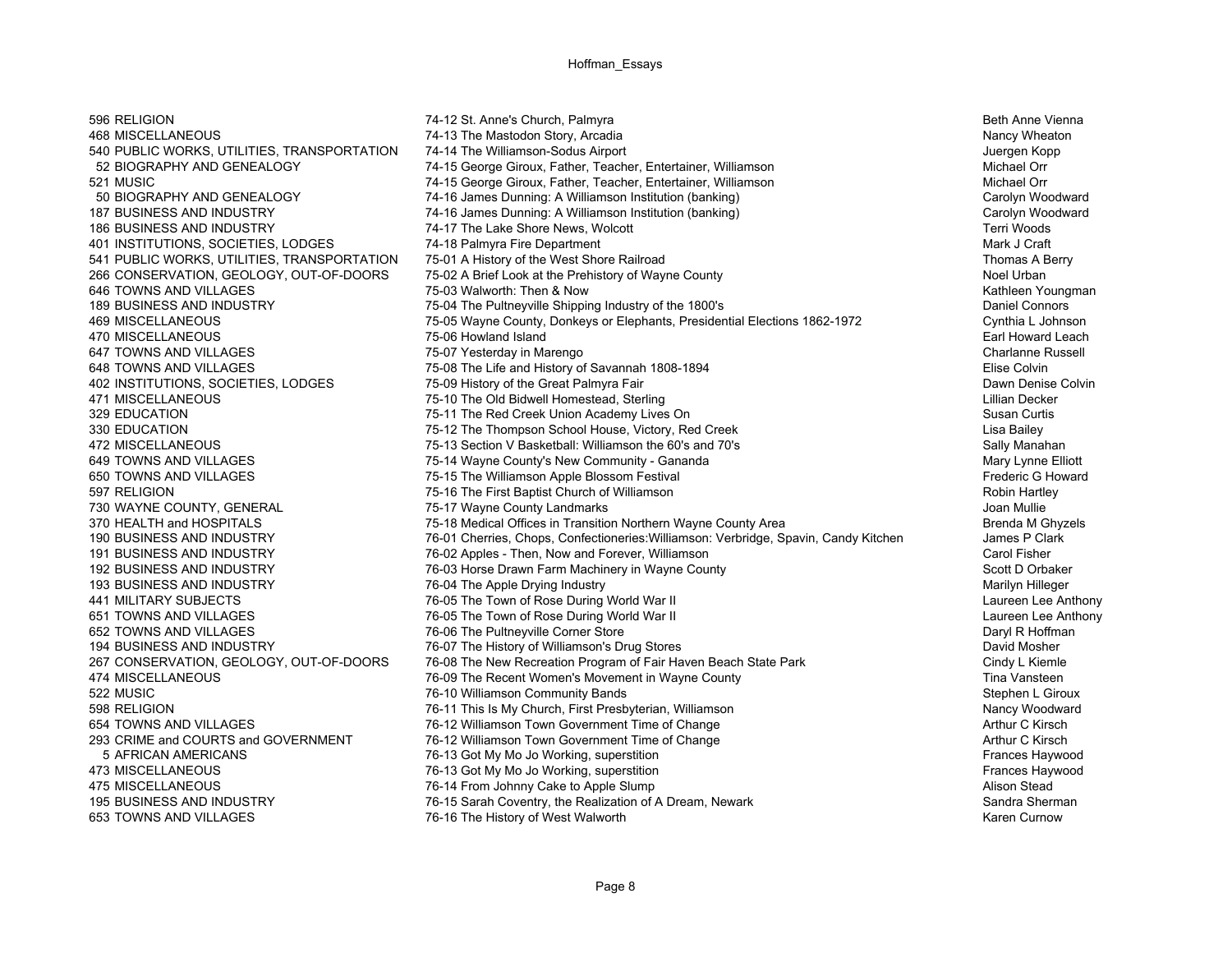656 TOWNS AND VILLAGES **77-02 Clyde, NY: Where Italy and America Meet** 

476 MISCELLANEOUS 77-01 LaRaza: The Story of the Puerto Ricans in Newark Joan Kamalsky 655 TOWNS AND VILLAGES **655 TOWNS AND VILLAGES** 77-01 LaRaza: The Story of the Puerto Ricans in Newark 30 Towns And Multiple Terry Castallano<br>656 TOWNS AND VILLAGES 65 TOWN 77-02 Clyde. NY: Where Italy and America Meet 477 MISCELLANEOUS **1988 TERRY CASTAINEDUS** 77-02 Clyde, NY: Where Italy and America Meet Terry Castallano Terry Castallano 657 TOWNS AND VILLAGES **Dale Wunder 19th Concrete 101** Years of Wallington<br>268 CONSERVATION, GEOLOGY, OUT-OF-DOORS 77-04 The Interrelationship Between Lake Ontario and Wavne County **268** 268 CONSERVATION, GEOLOGY, OUT-OF-DOORS 77-04 The Interrelationship Between Lake Ontario and Wayne County 731 WAYNE COUNTY, GENERAL THE THE 177-04 The Interrelationship Between Lake Ontario and Wayne County The Kathy Wafler 374 HEALTH and HOSPITALS **1980 THEALTH** and HOSPITALS 77-05 Williamson Volunteer Ambulance Service Inc. 404 INSTITUTIONS, SOCIETIES, LODGES 77-05 Williamson Volunteer Ambulance Service Inc. Jody Smart 77-06 Portrait and Influence of a Country Doctor, Dr. Esley, Walworth 371 HEALTH and HOSPITALS **77-06 Portrait and Influence of a Country Doctor**, Dr. Esley, Walworth Katherine Arnold 196 BUSINESS AND INDUSTRY **196 BUSINESS AND INDUSTRY** 1975 Topping Ladder, Over a Century of Quality Ladders, Marion Linda Wander Manneghem<br>1979 The Apple, Williamson, Peterham Farm Scott Peterham 77-08 Modern Growth & Development of the Apple, Williamson, Peterham Farm Scott Peterham Farm Scott Peterham 479 MISCELLANEOUS **1990 Cynthia Urban** 77-09 As The Folks Tell It in Williamson and Pultneyville **1990 Cynthia Urban** 658 TOWNS AND VILLAGES **658 TOWNS AND VILLAGES** 77-09 As The Folks Tell It in Williamson and Pultneyville 658 TOWNS AND VILLAGES 659 TOWNS AND VILLAGES 77-10 Williamson's Contribution to 3 Great Movements, antisalvery, Spiritualism, temperance Claudia Kopp 600 RELIGION 77-10 Williamson's contribution to 3 Great Movements, antislavery, Spiritualism, temperance Claudia Kopp 743 AFRICAN AMERICANS 77-10 Williamson's Contribution to 3 Great Movements, antislavery, Spiritualism, temperance Claudia Kopp 331 EDUCATION **12000 CONTROLLET SUSAN DESCRIPTION** 77-11 Centralization of Williamson Rural School Districts **Susan J Roosa** 732 WAYNE COUNTY, GENERAL 77-12 Dawn of Woman's Revolution for Human Rights: Woman's Suffrage, Wayne Co Jane VerDow 660 BUSINESS AND INDUSTRY **19 COMMERGIAL COMMERGIAL ACTES** AND THE COMMERGIAL AND SOCIAL CENTER OF Early Pultneyville 774 TOWNS AND VILLAGES **77-13 The Commercial and Social Center of Early Pultneyville** 1996 1997 1998 Heather Bennett 198 BUSINESS AND INDUSTRY 77-14 Sunshine Every Thursday (Williamson Sun newspaper) David Cooper 599 RELIGION 77-15 A History of the North Rose Methodist Church Suzan Brown 54 BIOGRAPHY AND GENEALOGY **77-16** Seth Cole Jr.: An Artist of Rare Ability Virginia Kirsch Virginia Kirsch 332 EDUCATION **77-17 The Williamson Free Public Library and the Williamson Central School Library** Susan Tatlock 373 HEALTH and HOSPITALS **77-18** Volunteer Services for and by the Senior Citizens of Wayne County **Deborah Ludlum** 478 MISCELLANEOUS **17-18 Volunteer Services for and by the Senior Citizens of Wayne County 18 Deborah Ludlum** 733 WAYNE COUNTY, GENERAL THE 77-18 Volunteer Services for and by the Senior Citizens of Wayne County Deborah Ludlum 403 INSTITUTIONS, SOCIETIES, LODGES 17-19 History of Pultneyville Fire Company 1990 1991 1991 1991 1991 1991 1<br>1992 PUBLIC WORKS, UTILITIES, TRANSPORTATION 77-20 The Railroad in Wavne County Today 542 PUBLIC WORKS, UTILITIES, TRANSPORTATION 77-20 The Railroad in Wayne County Today Gary Manner County Today Gary Maupin 294 CRIME and COURTS and GOVERNMENT 78-01 Elimination of a Stigma: Evolution of Wayne County Nursing Home Doreen Blandino 375 HEALTH and HOSPITALS **78-01 Elimination of a Stigma: Evolution of Wayne County Nursing Home** Doreen Blandino 376 HEALTH and HOSPITALS **78-02 Coming of Age of Mentally, Physically, Financially Deprived in Wayne Co** Linda Newton<br>199 BUSINESS AND INDUSTRY 1999 78-03 Urban Renewal. Force that Changed Complexion of Downtown Newark 199 BUSINESS AND INDUSTRY 78-03 Urban Renewal, Force that Changed Complexion of Downtown Newark 661 TOWNS AND VILLAGES 78-03 Urban Renewal, Force that Changed Complexion of Downtown Newark Keith Stockman 662 TOWNS AND VILLAGES 668 TOWNS AND VILLAGES 6 1999 18-04 In the Penumbra: the Effects of the Great Depression in Arcadia, NY Cheryl Lyon<br>200 BUSINESS AND INDUSTRY 200 1999 1999 18-05 On the Corner of Caroline and Lock St 200 BUSINESS AND INDUSTRY 78-05 On the Corner of Caroline and Lock Streets, Clyde NY 663 TOWNS AND VILLAGES **1980 CORPORTS 2012 128-05 On the Corner of Caroline and Lock Streets, Clyde NY** Dawn DeLision Dawn DeLision 333 EDUCATION 78-05 On the Corner of Caroline and Lock Streets, Clyde NY 78-05 On the Corner of Caroline and Lock Streets, Clyde NY 201 BUSINESS AND INDUSTRY 201 201 BUSINESS AND INDUSTRY 2010 COUNTRET THE History of Specific Movie Theaters in Wayne County 28-06 The History of Specific Movie Theaters in Wayne County 201 BUSINESS AND INDUSTRY 28-06 The 480 MISCELLANEOUS 78-06 The History of Specific Movie Theaters in Wayne County 377 HEALTH and HOSPITALS **78-07 The History of Myers Community Hospital**, Sodus Community Hospital, Sodus 775 TOWNS AND VILLAGES **78-08 Transformation of 5-11 to 7 to 4100** E Main Street. Williamson Stephanie Sarantis 296 CRIME and COURTS and GOVERNMENT 78-08 Transformation of 5-11 to 7 to 4100 E Main Street, Williamson Stephanie Sarantis<br>667 TOWNS AND VILLAGES 1966 Transformation of the Development of the Gananda Project 1966 Town Step 667 TOWNS AND VILLAGES **78-09 Brief Investigation of the Development of the Gananda Project John McMenaminn McMenaminn McMenaminn McMenaminn McMenaminn McMenaminn McMenaminn McMenaminn McMenaminn McMenaminn McMenaminn McMe**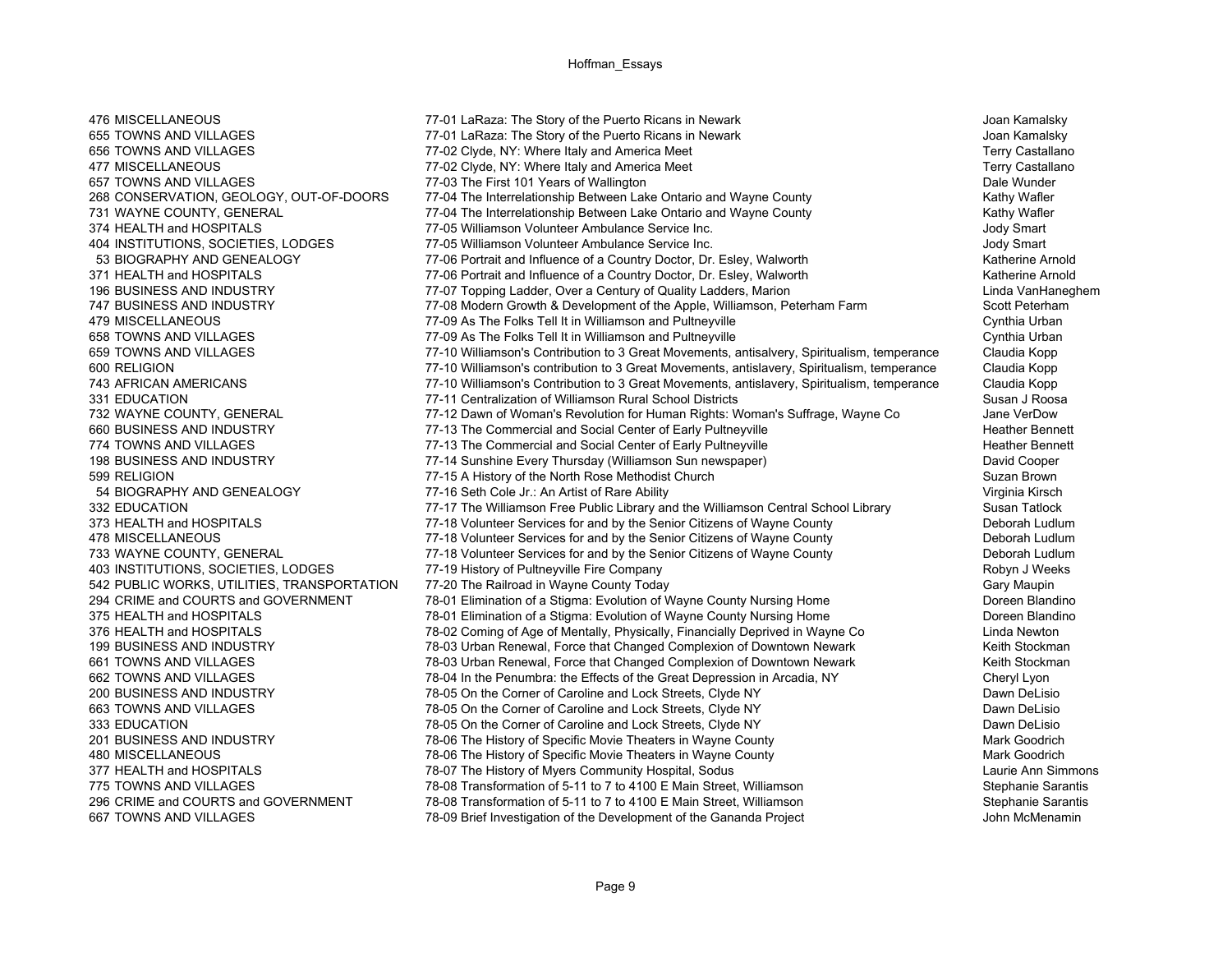668 TOWNS AND VILLAGES 78-17 The Clyde Race Track

481 MISCELLANEOUS **78-10 Homespun Fun, Huron, hotels Port Glasgow, Resort, Bay Bridge** Jolene Seager FREE TOWNS AND VILLAGES TOWNS AND VILLAGES 10 FOR CHANNEL 1990 178-10 Homespun Fun, Huron, hotels Port Glasgow, Resort, Bay Bridge Jolene Seager Jolene Seager<br>7 AERICAN AMERICANS 1990 1990 1991 1991 1992-11 The Continuing 7 AFRICAN AMERICANS 78-11 The Continuing Struggle of the Black People in Wayne County 55 BIOGRAPHY AND GENEALOGY **78-12 Pliny Titus Sexton, Palmyra** David Skeels David Skeels 601 RELIGION 78-13 A History of the First United Presbyterian Church of Sodus, NY Beth A DeHond 405 INSTITUTIONS, SOCIETIES, LODGES 78-14 The Grange Movement in Wayne County 78-14 The Gregory Bell 56 BIOGRAPHY AND GENEALOGY **78-15** Last of A Species, Dr. Pulvino, Clyde Jack Fratangelo Jack Fratangelo 543 PUBLIC WORKS, UTILITIES, TRANSPORTATION 78-16 The West Shore Railroad - A Successful Failure Stephen Stephen Cordovani 482 MISCELLANEOUS 78-17 The Clyde Race Track Jeffrey Rice 57 BIOGRAPHY AND GENEALOGY **78-18** The Stow Family (Clyde) **1996** The Stow Family (Clyde) 30 Seph Montemorano 334 EDUCATION 78-19 Schoolhouses to Centralization: the Early Years of Education in Clyde Patricia McGall 602 RELIGION **1990 CONSERVING THE SET OF STATE OF STATE ASSESS** TO STATE OF THE GRIFFEN THE GRIFFEN THE GRIFFEN 442 MILITARY SUBJECTS **The Battlers of Wayne: Army Regiments of the Civil War** Kevin Fredendall 664 TOWNS AND VILLAGES **1990 THE CLICE COMMUNITY FOR A COMMUNITY Festival** COMMUNITY Festival **Example 20 THE CLICE EXAMPLE EIGEN** Eileen Early 202 BUSINESS AND INDUSTRY 2001 The Growth of a Profession, Young Funeral Home, Williamson 202 BUSINESS AND INDUSTRY<br>79-02 Mother Brock's Home Away From Home, Broekhuizen Inn, Williamson Brenda L Dean 79-02 Mother Brock's Home Away From Home, Broekhuizen Inn, Williamson 203 BUSINESS AND INDUSTRY 79-02 Mother Brock's Home Away from Home, Broekhuizen Inn, Williamson Brenda L Dean 58 BIOGRAPHY AND GENEALOGY **79-03** The Griffiths: A First Family from Palmyra **Lynne M** Partch Lynne M Partch 483 MISCELLANEOUS 79-04 Dutch Immigration to Sodus and Williamson Hilary P Garrett 669 TOWNS AND VILLAGES 79-04 Dutch Immigration to Sodus and Williamson Hilary P Garrett 603 RELIGION Michele Parker 79-05 the East Williamson Free Methodist Church, A Way of Life Michele Parker 545 PUBLIC WORKS, UTILITIES, TRANSPORTATION 79-06 765 KV power lines Jean Marchan Channel Theoretic Monet Learnine T Benwitz 204 BUSINESS AND INDUSTRY **79-07 Number Please, History Telephone System Williamson and Vicinity** Karen L Fletcher 544 PUBLIC WORKS, UTILITIES, TRANSPORTATION 79-07 Number Please, History Telephone System Williamson and Vicinity Karen L Fletcher 484 MISCELLANEOUS 79-08 The Newark Polonia: Survivors of the Holocaust Lydia Gentile 335 EDUCATION 79-09 The American Field Service, 1914-1979, Williamson Carolyn Tatlock 406 INSTITUTIONS, SOCIETIES, LODGES 79-09 The American Field Service, 1914-1979, Williamson Carolyn J Tatlock 407 INSTITUTIONS, SOCIETIES, LODGES 79-10 History of the Sodus Bay Heights Golf Club John K Campbell 763 MISCELLANEOUS **80-01 Scratch The Surface, Folklore in the Lee of the Lake** Daniel R Davis BIOGRAPHY AND GENEALOGY **80-02 From Racetrack to Schoolhouse**, Whitney Mills Farm, Sodus Dorothy Rhine MISCELLANEOUS **80-02 From Racetrack to Schoolhouse**, Whitney Mills Farm, Sodus Dorothy Rhine TOWNS AND VILLAGES **80-03 A Contemporary View of 1874 Pultneyville** and the M Cott Richard M Cott PUBLIC WORKS, UTILITIES, TRANSPORTATION 80-04 The Longest Ditch, Clinton's Ditch<br>MUSIC 80-05 From Sermons to Slapstick. Gates Hall. Pultnevville MUSIC 80-05 From Sermons to Slapstick, Gates Hall, Pultneyville RELIGION 60-05 From Sermons to Slapstick, Gates Hall, Pultneyville Stephanie West EDUCATION Mary Green 80-06 The Sodus Academy and the Solution of the Sodus Academy and the Solution of the Sodus Academy and the Solution of the Sodus Academy and the Solution of the Sodus Academy and the Solution of the S EDUCATION 80-07 The Vocational Rehabilitation Center Linda L KendallINSTITUTIONS, SOCIETIES, LODGES 80-07 The Vocational Rehabilitation Center Communication Center Linda L Kendall 205 BUSINESS AND INDUSTRY **81-01 Jackson & Perkins, the Rise and Fall of A Rose Empire, Newark 31-01 Janet Perkins** 206 BUSINESS AND INDUSTRY **81-02 The Roots of Seneca Foods Corporation** Eastern Division<br>207 BUSINESS AND INDUSTRY **81-03 From Main Street to the Moon:** The Heluva Good Cheese Story **Deman Street The Adriaansen** 207 BUSINESS AND INDUSTRY 81-03 From Main Street to the Moon: The Heluva Good Cheese Story 523 MUSIC **81-04 Saturday in the Park, the Wayne County Town Bands Bands** David Tatlock 338 EDUCATION 81 Matthew Daly 81-05 A Need Fulfilled: The Birth of a Library, Palmyra Matth 2008 11:05 A Matthew Daly 336 EDUCATION 81-06 Williamson Union Free School District Number Two 1876-1930<br>61 BIOGRAPHY AND GENEALOGY 81-07 Daniel Dorsey. Lyons' Tamer 81-07 Daniel Dorsey, Lyons' Tamer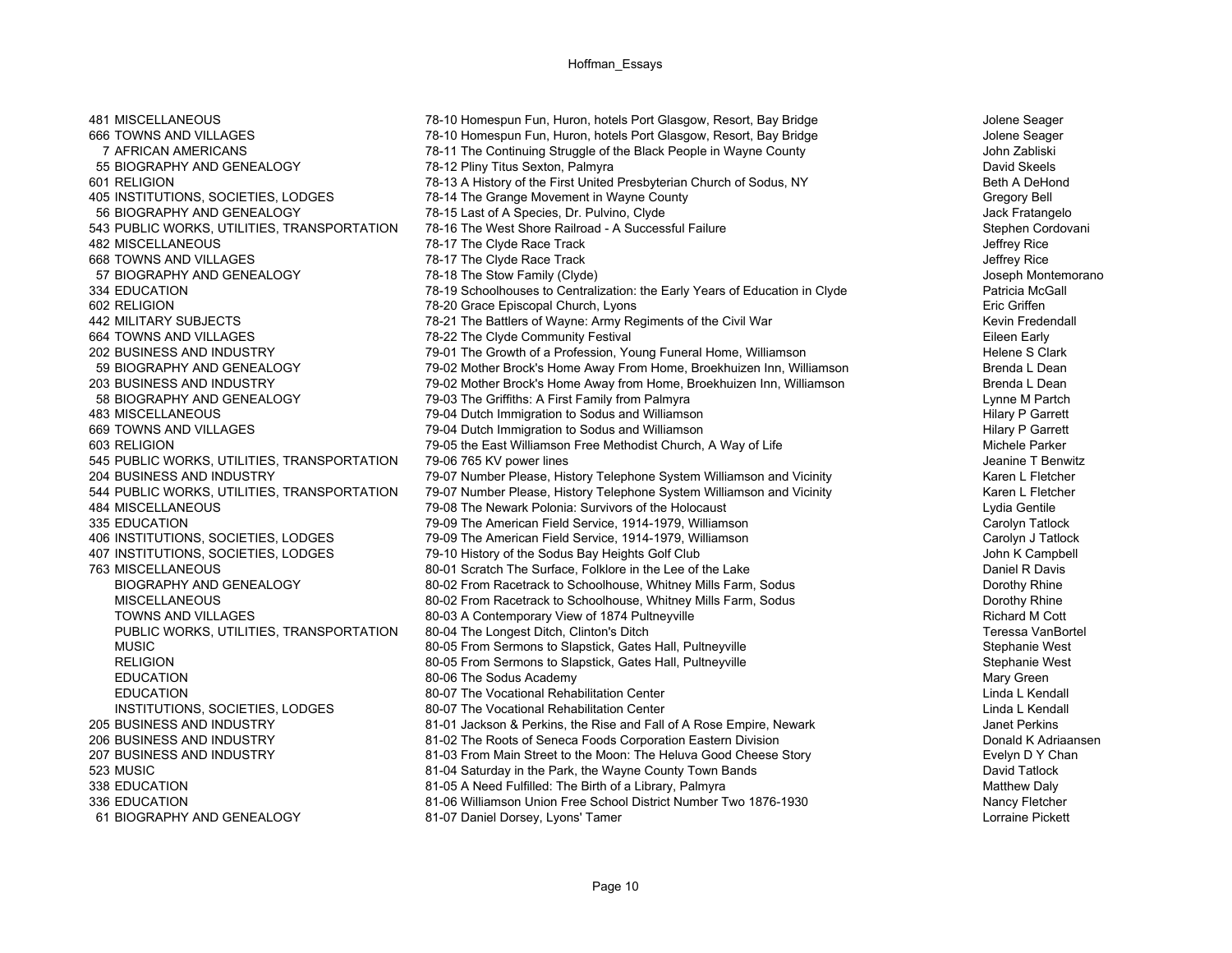546 PUBLIC WORKS, UTILITIES, TRANSPORTATION 673 TOWNS AND VILLAGES 82-08 Sodus: Circa 1900

604 RELIGION 81-07 Daniel Dorsey, Lyons' Tamer Lorraine Pickett 62 BIOGRAPHY AND GENEALOGY 81-08 Wayne's Honored Son: The Life of Charles Terry Saxton Mary Beth Castellano<br>646 PUBLIC WORKS, UTILITIES, TRANSPORTATION 81-09 The Erie Canal: Yesterday, Tomorrow Absolut Lauren Blaisdell **81-10** The Italian Lyon **81-10 The Italian Lyon** Lauren Blaisdell **Lauren Blaisdell Lauren Blaisdell** TOWNS AND VILLAGES **81-11 Main Street in Marion A Half Century of Difference** Michele Moore Michele Moore BUSINESS AND INDUSTRY **81-11 Main Street in Marion A Half Century of Difference** Michele Moore Michele Moore 60 BIOGRAPHY AND GENEALOGY 81-12 The Allerton Family, 1586-1981 Daniel Fitzgerald 489 MISCELLANEOUS **81-13 A History of the Newspapers in the Village of Newark** Mark Demma 486 MISCELLANEOUS 61-14 German Immigration Into Wayne County 1816-1892<br>81-15 History of South Butler. NY 670 TOWNS AND VILLAGES Peagy Ticconi 81-15 History of South Butler, NY<br>81-16 The Little Red School House Past and Present, Sterling and the South Butler of Mexic Tomko 337 EDUCATION 81-16 The Little Red School House Past and Present, Sterling 487 MISCELLANEOUS 81-17 Ontario's Second Generation Italians: The Passing of the Italian Culture Margaret Wambach 605 RELIGION 81-18 The Origination and Reformation of the Pultneyville Reformed Church Lee Curtis 606 RELIGION 81-19 A Dream Fulfilled St. Mary's of the Lake 1870-1981, Ontario Amy Falkner 607 RELIGION 81-20 The East Palmyra Seventh Day Adventist Church Ralph Brown 269 CONSERVATION, GEOLOGY, OUT-OF-DOORS 81-21 Climatology of Wayne County 269 CONSERVATION, Timothy Urban 734 WAYNE COUNTY, GENERAL **81-21 Climatology of Wayne County** The County County County County Timothy Urban 488 MISCELLANEOUS **81-22 The Amazing Streak, Williamson School basketball** Bret Dangelmaier Bret Dangelmaier 671 TOWNS AND VILLAGES **82-01 Zurich, NY: A time and Place in American History** 671 TOWNS AND VILLAGES Judy Johnson 672 TOWNS AND VILLAGES **82-02 My Piece of the Rock, An Overview of Willie's Valley, East Williamson** Elizabith R Mascle 8 AFRICAN AMERICANS **82-02 My Piece of the Rock: An Overview of Willie's Valley, East Williamson** Elizabith R Mascle 17 ARCHITECTURE **17 ARCHITECTURE 82-03** The Octagon Was Not a Square **Danielle Over** Danielle Over 208 BUSINESS AND INDUSTRY **82-04 The Fishing Industry of Wayne County** Management Michael Wright 63 BIOGRAPHY AND GENEALOGY 82-05 Emerald Acres, A Farm and Its People, Palmer, Williamson John W Palmer 209 BUSINESS AND INDUSTRY 82-05 Emerald Acres, A Farm and Its People, Palmer, Williamson John W Palmer 64 BIOGRAPHY AND GENEALOGY 82-06 George W. Cuyler and Family of Palmyra The Manuscript Communication Stager 65 BIOGRAPHY AND GENEALOGY 82-07 A Woman Before Her Era; Mildred Frick Taylor Daniel Kovacs 66 BIOGRAPHY AND GENEALOGY **82-09 One Man's Dream, Garlock, Palmyra** Penny VanDerMallie Penny VanDerMallie 210 BUSINESS AND INDUSTRY COMENT AND AND BEACH AND BEACH AND BEACH AND BEACH AND BEACH AND BEACH AND BEACH AND<br>1992 MISCELLANEOUS Sam Wildofsky 492 MISCELLANEOUS 82-10 The Alling Coverlet Museum, Palmyra's Link to the Past 408 INSTITUTIONS, SOCIETIES, LODGES 82-11 Rotary International David Lyons 490 MISCELLANEOUS 82-12 Soccer in Wayne County Christopher Bailey 547 PUBLIC WORKS, UTILITIES, TRANSPORTATION 82-13 The Ontario Midland Railroad Research Robert Robert Robert Roffe 739 INSTITUTIONS, SOCIETIES, LODGES 82-14 Ray DeSmit Chapter, Order of DeMolay, Williamson James Colern 491 MISCELLANEOUS Scott McCaw 82-15 The Fate of Liquor and Interesting Facts About Prohibition Scott McCaw 740 MILITARY SUBJECTS **1980** S2-16 The Wayne County Goes to World War II All Annual Management of the Wayne County Goes to World War II 608 RELIGION 82-17 The Hill Cumorah Pageant, Mormon, Palmyra Daisy Facer 211 BUSINESS AND INDUSTRY 82-18 Ginna Nuclear Power Plant, Reliable Past, Questionable Future, Ontario Marshall L VanDeWalle 548 PUBLIC WORKS, UTILITIES, TRANSPORTATION 82-18 Ginna Nuclear Power Plant, Reliable Past, Questionable Future, Ontario Marshall L VanDeWalle 674 TOWNS AND VILLAGES 62-19 A Pultneyville Happening, Pultneyville Homecoming 674 TOWNS AND VILLAGES Chasko<br>INSTITUTIONS. SOCIETIES. LODGES 62-19 A Pultneyville Happening. Pultneyville Homecoming 82-19 A Pultneyville Happening, Pultneyville Homecoming and the community of the Christine Chaskover Christine Chaskover Christine Chaskover Christine Chaskover Christine Chaskover Christine Chaskover Christine Chaskover C 67 BIOGRAPHY AND GENEALOGY 82-20 The Life of Captain Horatio Nelson Throop, Pultneyville 675 TOWNS AND VILLAGES **675 TOWNS AND VILLAGES** 82-20 The Life of Captain Horatio Nelson Throop, Pultneyville **Pamela Peters** 549 PUBLIC WORKS, UTILITIES, TRANSPORTATION 83-01 Our Canal: Flowing From the Past & Pouring into the Future, Lyons, Arcadia Susan Deibler 676 TOWNS AND VILLAGES **83-01 Our Canal: Flowing From the Past & Pouring into the Future, Lyons, Arcadia** Susan Deibler

Scott Michlin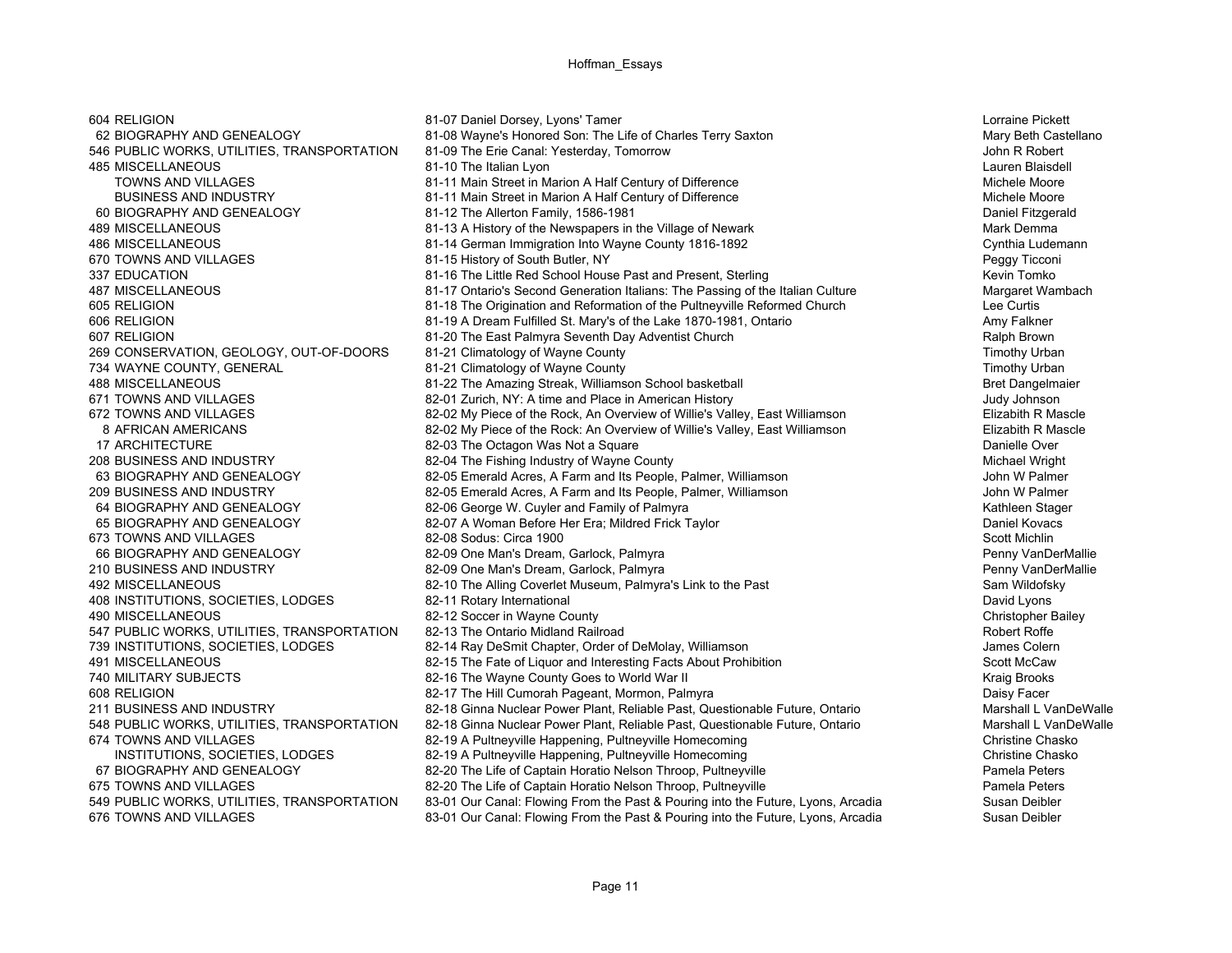553 PUBLIC WORKS, UTILITIES, TRANSPORTATION

342 EDUCATION Susan Noto 83-02 The Stonepile Then & Now, Pultneyville Susan Noto Susan Noto 677 TOWNS AND VILLAGES 63-02 The Stonepile Then & Now, Pultneyville 677 TOWNS AND VILLAGES 677 TOWNS AND VILLAGES<br>9 AFRICAN AMERICANS 63-03 The Fhony Cross: A Study of Southern Black Churches in Wayne County 9 AFRICAN AMERICANS 83-03 The Ebony Cross: A Study of Southern Black Churches in Wayne County 609 RELIGION **83-03 The Ebony Cross: A Study of Southern Black Churches in Wayne County** Frederick Davis 212 BUSINESS AND INDUSTRY **83-04 The Largest Small Town Hardware (Williamson Hardware)** Cynthia Collward Collward<br>199 INSTITUTIONS SOCIFTIFS I ODGFS 83-05 The Hoffman Foundation The Legend Live On 409 INSTITUTIONS, SOCIETIES, LODGES 83-05 The Hoffman Foundation The Legend Live On 68 BIOGRAPHY AND GENEALOGY **83-05** The Hoffman Foundation The Legend Lives On Rachel Hermenet 493 MISCELLANEOUS 83-06 Williamson: A Unique Part of Wayne County (dry town) Wendy Howard 410 INSTITUTIONS, SOCIETIES, LODGES 83-07 Wayne County Chapter of the American National Red Cross Catherine Hess<br>83-08 Lyman Bickford. A Man Behind A Town. Macedon Broom Comments Collerzi 83-08 Lyman Bickford, A Man Behind A Town, Macedon **Dorene Sobierzi** Dorene Sobierzi 213 BUSINESS AND INDUSTRY **83-08 Lyman Bickford, A Man Behind A Town**, Macedon Dorene Sobierzj 678 TOWNS AND VILLAGES **83-08 Lyman Bickford, A Man Behind A Town**, Macedon Dorene Sobierzi 610 RELIGION 610 RELIGION 83-09 The Amish of Wayne County (Rose, Galen, Lyons) 610 RELIGION 68-09 Theresa Eckert<br>681 TOWNS AND VILLAGES 68-09 The Amish of Wayne County (Rose, Galen, Lyons) 681 TOWNS AND VILLAGES Fickert 681 TOWNS AND VILLAGES **83-09 The Amish of Wayne County (Rose, Galen, Lyons)** 681 TOWNS AND VILLAGES 679 TOWNS AND VILLAGES **83-10 Main Street, Williamson: Storefront Changes 1950-1980** Bonald Flynn 70 BIOGRAPHY AND GENEALOGY **83-11 The Beautiful Walker House & Its Illustrious Inhabitants (Palmyra)** Pamela Walker Pamela Walker House & Its Illustrious Inhabitants (Palmyra) Pamela Walker Pamela Walker Rouse & Its Illust 682 TOWNS AND VILLAGES 683-11 The Beautiful Walker House & Its Illustrious Inhabitants (Palmyra) 297 CRIME and COURTS and GOVERNMENT 83-12 Decisions of the Williamson Town Board: The Halldow Years William Schove683 TOWNS AND VILLAGES 83-12 Decisions of the Williamson Town Board: The Halldow Years William Schove71 BIOGRAPHY AND GENEALOGY 83-13 The Moll Farms, Williamson Christopher Moll 742 BUSINESS AND INDUSTRY **83-13 The Moll Farms, Williamson** 83-13 The Moll Farms, Williamson 611 RELIGION 611 RELIGION 83-14 Williamson Congregational Presbyterian Church 611 RELIGION 611 RELIGION 339 EDUCATION **83-15 Marion's Library: The Past** Daniel M Ballesty **Daniel M Ballesty** 340 EDUCATION 83-16 The Wavne County Occupational Center And America Naughton Patricia Naughton 341 EDUCATION 83-17 Evolution of Marion Education From 1856-1946 Dawn Wage 72 BIOGRAPHY AND GENEALOGY 83-18 The Teeter Family Homes on Smith Hill Road and Hall Center (Marion) Teresa Sergent 680 TOWNS AND VILLAGES **680 TOWNS AND VILLAGES** 68-18 The Teeter Family Homes on Smith Hill Road and Hall Center (Marion) 680 TOWNS AND VILLAGES 69 Turkey Hollow. Fieder Family Homes on Smith Hill Road and Hall Center (Mar 738 ARCHITECTURE **83-19 Turkey Hollow, Fiddlesticks, Northern Trails and Cobble Nob, Palmyra** 1 741 TOWNS AND VILLAGES **83-19 Turkey Hollow, Fiddlesticks, Northern Trails and Cobble Nob, Palmyra** Lola Coomber 215 BUSINESS AND INDUSTRY FRANSPORTATION 1999-20 General Changes in Wayne County Farming 1999-10 100 100 100 1<br>1990 PUBLIC WORKS. UTILITIES. TRANSPORTATION 1999-21 Mule Teams to Park Benches (canal. Lock Berlin) 550 PUBLIC WORKS, UTILITIES, TRANSPORTATION 83-21 Mule Teams to Park Benches (canal, Lock Berlin) Rebecca J Wilcox 612 RELIGION 84-01 A Commitment to Christian Outreach, Come Unity, Williamson Carolyn Rochford 343 EDUCATION 84-02 Williamson Central: The (R) Evolution of a School System Rebecca Scharf 18 ARCHITECTURE Dawn Zaremba<br>19 BACHITECTURE 84-03 A Three Sided View: Cut Stone Houses in Wayne County Danny Dawn Zaremba<br>19 Banna Marie DeBrine 84-04 A Grand Old Party Still - The History of the Williamson Republican Par 84-04 A Grand Old Party Still - The History of the Williamson Republican Party 73 BIOGRAPHY AND GENEALOGY **84-05** The Packard Homestead: An Exemplum of the Times Damian J Weidman 494 EDUCATION 84-06 Changing Times, Williamson school 84-06 Changing Times, Williamson school 30-07 ESS (Sharon Roger<br>1994 BUSINESS AND INDUSTRY 216 BUSINESS AND INDUSTRY 216 BUSINESS AND INDUSTRY 84-07 The Marion Enterprise: Nineteenth Century Journalism 551 PUBLIC WORKS, UTILITIES, TRANSPORTATION 84-08 The Trolley to W.A.T.S. bus James Jurich 30 annes Jurich 1990 344 EDUCATION 84-09 Tales, Triumphs and Tribulations of Marion's District Schools Heather Redmond 684 TOWNS AND VILLAGES **684 TOWNS AND VILLAGES** 684-10 "To Be or Not To Be" Rural Marion housing 684 TOWNS AND VILLAGES 684-11 The Search for a New Life: Italian Immigration and Assimilation 84-11 The Search for a New Life: Italian Immigration and Assimilation Tracey Wage 74 BIOGRAPHY AND GENEALOGY **84-12 The Stuart Story: A Family Tradition** Alicia A Vercruysse 552 PUBLIC WORKS, UTILITIES, TRANSPORTATION 84-13 Transportation Tracks - Palmyra's Trains and Trolleys Christopher Paul Serafino 685 TOWNS AND VILLAGES 68-14 Palmyra and the Great Depression<br>1996 - Timothy R McCarthy 84-15 The Volant Palmyran, airport 64-15 The Volant Palmyran, airport 6-10 Magnet 19<br>1996 - Paul C Zinger 1996 Paul C Zinger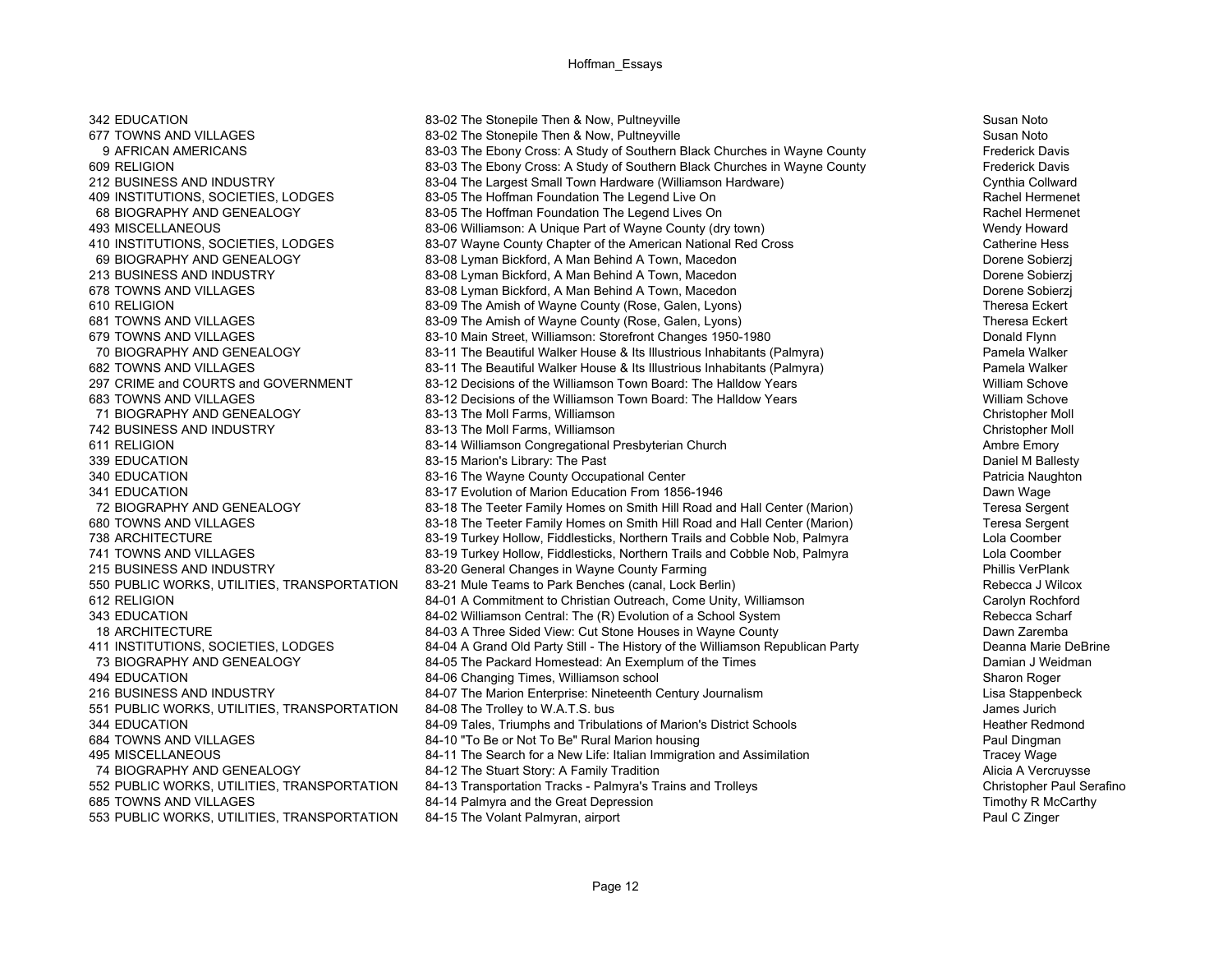413 INSTITUTIONS, SOCIETIES, LODGES 86-01 The Chautauqua Movement in Williamson

INSTITUTIONS, SOCIETIES, LODGES 84-16 The History of Masons in Palmyra and Macedon Sharon Anne Brewer INSTITUTIONS, SOCIETIES, LODGES 84-17 Early Entertainment in Palmyra Dennis J Smith BIOGRAPHY AND GENEALOGY **84-18 A Look Back in History of Tamerlayne Farm**, Palmyra Pamela S Strong Pamela S Strong TOWNS AND VILLAGES **84-18 A Look Back in History of Tamerlayne Farm**, Palmyra Pamela S Strong Pamela S Strong INSTITUTIONS, SOCIETIES, LODGES 84-19 Canaltown Days, Today's Celebration of Palmyra's Past 64-19 Canaltown Days, Today's Celebration of Palmyra's Past EDUCATION 84-20 A Unified Pact Created Pal-Mac school Allison K BeersBIOGRAPHY AND GENEALOGY 84-21 The Bullis Family of Macedon NY Elizabeth Ferrari TOWNS AND VILLAGES **84-22 North Sterling, My Community 84-22 North Sterling, My Community** William K Pritchard EDUCATION 84-23 A Common School, Victory Jacquie Hornburg TOWNS AND VILLAGES **84-24** On the Banks of Fish Creek, Reflections of Ontario's Past **Karen Entingh** Karen Entingh PUBLIC WORKS, UTILITIES, TRANSPORTATION 84-25 Saviors in Red, WFC No 1, Williamson Fire Company Fillen Sandher BIOGRAPHY AND GENEALOGY 84-26 From Pratt to Present, The History of a House, W Lake Rd Williamson Jennifer Dobson TOWNS AND VILLAGES **84-26** From Pratt to Present, The History of a House, W Lake Rd Williamson Jennifer Dobson ARCHITECTURE 84-27 Down on the Farm, Barns and Farm Buildings of Yesterday and Today Jill Anselm INSTITUTIONS, SOCIETIES, LODGES 84-28 Breaking Legs, A Spotlight on Amateur Theater Groups in Williamson NY Karen Wetherell BIOGRAPHY AND GENEALOGY 84-29 Tale 2 Houses, Williamson W Main 3914Freer Warnick, 3940Putnam Wright Maureen Wright TOWNS AND VILLAGES **84-29 Tale 2 Houses, Williamson W Main 3914Freer Warnick, 3940Putnam Wright** Maureen Wright Maureen Wright 613 RELIGION 685-01 From Horsebarn to Sanctuary: A History of the Alton Free Methodist Church Heather Liddle 218 BUSINESS AND INDUSTRY **85-02 The Macedon Agricultural Works** Chromatic Music Crequity Crequity Crequity Crequity 75 BIOGRAPHY AND GENEALOGY 85-03 The Herberts - A Minority's Professional Point of View on Dentistry Craig F Palmer 10 AFRICAN AMERICANS 85-03 The Herbert's - A Minority's Professional Point of View on Dentistry Craig F Palmer 686 TOWNS AND VILLAGES **85-04 From Hope to Reality: The Story of Hope Village, Wolcott** Kirsten L Dunton Kirsten L Dunton 217 BUSINESS AND INDUSTRY **85-05 The Corner Hardware in Palmyra** Anne Rubery Anne Rubery Anne Rubery 687 TOWNS AND VILLAGES **85-06** Designating the Streets of Lyons **Band Contract Contract Contract Pamela J A DeTorio** 412 INSTITUTIONS, SOCIETIES, LODGES 85-07 Walk Together, Talk Together: AFS in Lyons 1972-1985 Gail A Justino 688 TOWNS AND VILLAGES **85-08 The History of Macedon Center 85-08** The History of Macedon Center **Derek J Symula** 554 PUBLIC WORKS, UTILITIES, TRANSPORTATION 85-09 Railroad: How It Effected the People and the Times Richard W Herbst 555 PUBLIC WORKS, UTILITIES, TRANSPORTATION 85-10 Clang, Clang, Clang Goes the Trolley Pamela J Kukuvka 556 PUBLIC WORKS, UTILITIES, TRANSPORTATION 85-11 Songs of the Erie Canal: Reminders of a Bygone Era Marit Dahneke MUSIC **85-11 Songs of the Erie Canal: Reminders of a Bygone Era** Marit Dahneke Marit Dahneke 76 BIOGRAPHY AND GENEALOGY **85-12 Kate Starr Rogers: Growing Up a Century Ago** Jennifer Crocca BUSINESS AND INDUSTRY 85-13 30 Years of Migrant Labor and Its Social Effects on the Town of Marion Lisa Schoonerman TOWNS AND VILLAGES **85-13 30 Years of Migrant Labor and Its Social Effects on the Town of Marion** Lisa Schoonerman BUSINESS AND INDUSTRY **85-14 Williamson's Business History Through Newspapers from 1924-1984** Bridgett M Rogers TOWNS AND VILLAGES **85-14 Williamson's Business History Through Newspapers from 1924-1984** Bridgett M Rogers **Bridgett M** Rogers MISCELLANEOUS 85-15 Buried Facts, cemeteries Juanita Urban TOWNS AND VILLAGES **85-16** The Living Colonialism in Pultneyville **1996** The Living Colonialism in Pultneyville BUSINESS AND INDUSTRY **85-17 The History of the Sellen Hotel, Palmyra** Beth Grier Beth Grier Beth Grier Beth Grier<br>1999 INSTITUTIONS. SOCIETIES, LODGES 86-01 The Chautauqua Movement in Williamson 614 RELIGION **86-02 A History of the Williamson United Methodist Church** Daniel R Fletcher Daniel R Fletcher 219 BUSINESS AND INDUSTRY **86-03** The Secret of Butternut Street - The MacIntosh Company of Lyons, glass Matthew Gorthy 443 MILITARY SUBJECTS **86-04 A Small Town's Memorial: WW II Veterans of Lyons** Mark Gorthy Mark Gorthy 77 BIOGRAPHY AND GENEALOGY 86-05 I am the Gould To Stark Home: The Land and Its People Announce Ann Marie Wiegand 689 TOWNS AND VILLAGES **86-06 Growing Up In Walworth: Yesterday and Today** Denise R Bassage Denise R Bassage 444 MILITARY SUBJECTS 66-07 World War II: The People of Williamson at Home and Abroad Sandra Verstraete Sandra Verstraete<br>78 BIOGRAPHY AND GENEALOGY 86-08 The Cornwall Farm Pultnewille 78 BIOGRAPHY AND GENEALOGY 86-08 The Cornwall Farm, Pultneyville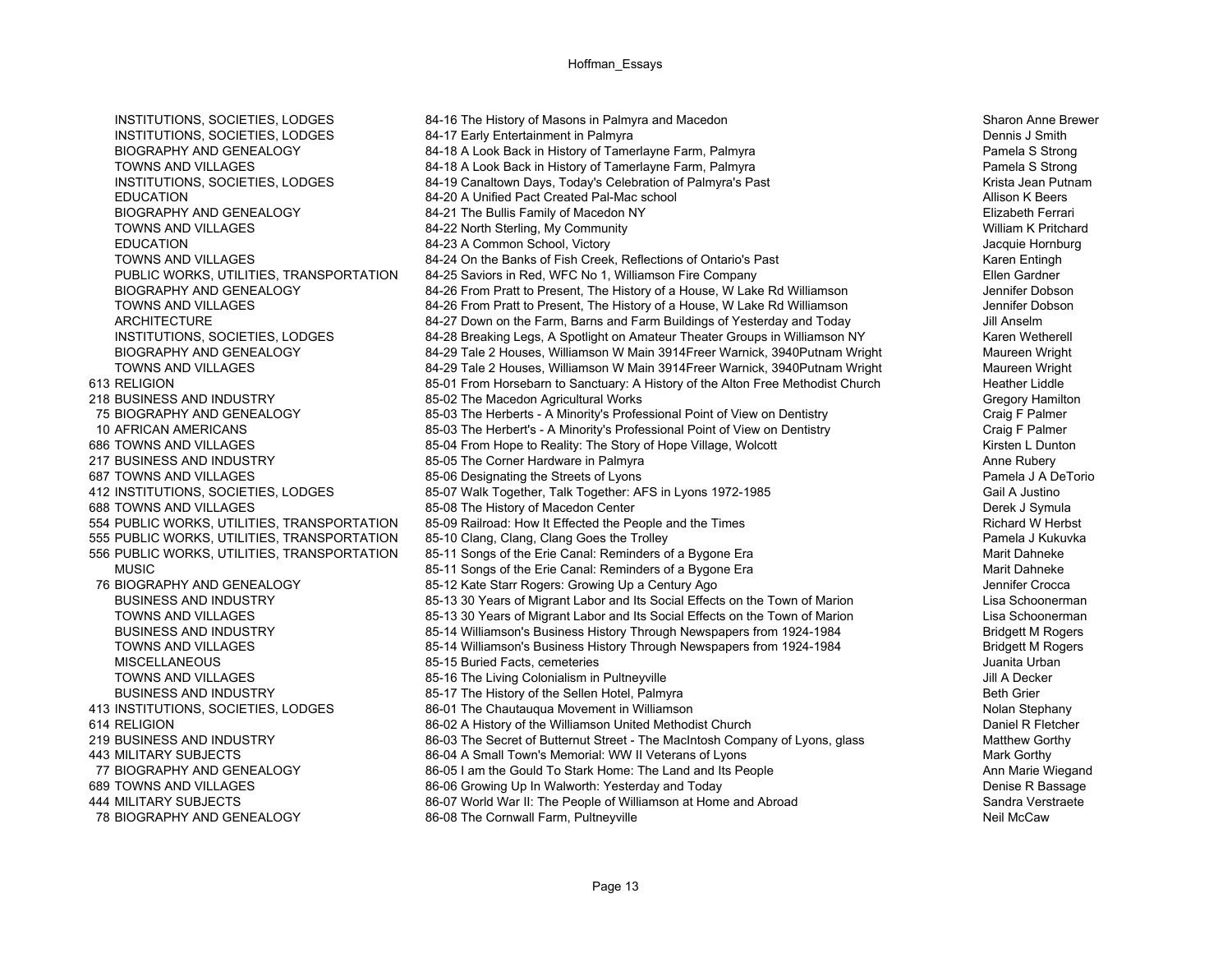416 INSTITUTIONS, SOCIETIES, LODGES 91-03 A History of Ontario Golf Club

80 BIOGRAPHY AND GENEALOGY 86-09 The Restaurants of Charles Mangos, Sodus Anthony Mangos Anthony Mangos 220 BUSINESS AND INDUSTRY **86-10 Muck Farming in Wayne County** Patrice Faire at Sterling NY **Patrice Ferguson**<br>86-11 The Impact and Complexity of the Renaissance Faire at Sterling NY **Stacie Wiggins** Stacie Wiggins 496 MISCELLANEOUS 86-11 The Impact and Complexity of the Renaissance Faire at Sterling, NY 79 BIOGRAPHY AND GENEALOGY **86-12** The Changes of the Abbott House, Palmyra Stephen G Rocca Stephen G Rocca 497 MISCELLANEOUS **87-01 Wayne County Radiological Emergency Response Plan** Catherine Deibler 691 TOWNS AND VILLAGES 87-02 Heritage Square, Ontario Elizabeth Day 81 BIOGRAPHY AND GENEALOGY 87-03 Reflections: The Phelps and Their Store, Palmyra Lori Ann Ray 615 RELIGION 87-04 Calvary Baptist Church: Dreams of Faith, Fair Haven Craig Smith 445 MILITARY SUBJECTS **87-05 Impact of Vietnam Conflict on a Small Community: Williamson** Michael Murnane Michael Murnane<br>87-06 George Becker: A Hard Working Centenarian, Newark Mexics and Michael More Scot Boyce 87-06 George Becker: A Hard Working Centenarian, Newark 690 TOWNS AND VILLAGES **87-07 A Perspective Look At Life in Williamson During the Postwar Period** Ryan Gallagher 345 EDUCATION 87-08 Wayne Finger Lakes Tutorial Program 87-08 Wayne Finger Lakes Tutorial Program 1997 346 EDUCATION 87-09 The Wayne Central Board of Education, Conflict and Controversy 1995 and Culie Quinn 347 EDUCATION 88-01 One Family's Perspective of Twentieth Century Education in Savannah, NY Sara Carlson 692 TOWNS AND VILLAGES **88-02 The Pultneyville Harbor in the Twentieth Century, From Business to Pleasure** Bruce Collier 557 PUBLIC WORKS, UTILITIES, TRANSPORTATION 88-03 SCC: Unwelcome Neighbor, Superconducting Super Collider Michael Eaton<br>88-04 Charles Pease, Pioneer Farmer-Pioneer Inventor, Ontario Macculling Super Matthew Mazur Matthew M 88-04 Charles Pease, Pioneer Farmer-Pioneer Inventor, Ontario Matthew Matthew Mazura 221 BUSINESS AND INDUSTRY **88-05 The Farm of Wayne County - Past, Present and Future** Christine Strossman 270 CONSERVATION, GEOLOGY, OUT-OF-DOORS 88-06 Earthquakes - Affecting Wayne County (What to Expect) The Stephany Timothy Stephany 84 BIOGRAPHY AND GENEALOGY 88-07 Chester Peters, Maker of Tall Clocks and Teller of Tall Tales, Pultneyville Carrie Peters 498 MISCELLANEOUS **1988** MISCELLANEOUS **88-08 Wayne County is Driving the Drunk Off the Road** James M Oconnor 83 BIOGRAPHY AND GENEALOGY **88-09 Kircher & Associates, A Dream Turns Into Reality in Pultneyville** Jennifer E Kircher 86 BIOGRAPHY AND GENEALOGY **89-01 Lisette C. Hotchkiss Parshall: Early Activist for Women's Rights, 1840-1913** Ann Marie Murzin 499 MISCELLANEOUS **89-02 The Missing Link, Ernest E** Esley skeleton Walworth Mary N Flannery Mary N Flannery Mary N 446 MILITARY SUBJECTS **89-03 The Enemy Comes to Town: German Prisoners-of War in Marion, NY** Suzanne J Admiraal 88 BIOGRAPHY AND GENEALOGY **89-04 A Fine Old House at 817 North Main Street (Newark)** Manuscript Astherine Stevens 87 BIOGRAPHY AND GENEALOGY **89-05** The Diaries of Henry Sabin, Slocum Road, Ontario Tranya Naumchick Tanya Naumchick 414 INSTITUTIONS, SOCIETIES, LODGES 89-06 The History of Troop 126, Ontario, NY; From 1912-1988, Boy Scout Jason M Cring 693 TOWNS AND VILLAGES **693 TOWNS AND VILLAGES** 90-01 The Palmyra Village Hall: A Mirror to the Past 448 MILITARY SUBJECTS **1990-02 Ironic Twist: German Prisoners of WW II Were a Benefit to Wayne Co** Catherine Elizabeth Buell 222 BUSINESS AND INDUSTRY **100-03 The History of the Saxby Fur Ranch**, Ontario 1000 Mark Bonino Mark Bonino 447 MILITARY SUBJECTS **1990-04 Memory of a Traumatic War: The Effects of Vietnam War on Wayne Co** Jill Russell 223 BUSINESS AND INDUSTRY **1000 ST ACCORD 100-05 The Grandin Building, Palmyra** David W Bradstreet **David W Bradstreet** 694 TOWNS AND VILLAGES 90-06 Fair Haven and Its Businesses: The Twentieth Century Progression Shelly L Ferguson<br>89 BIOGRAPHY AND GENEALOGY 90-07 The McCreerys and Their Cemetery. Walworth 89 BIOGRAPHY AND GENEALOGY 90-07 The McCreerys and Their Cemetery, Walworth 415 INSTITUTIONS, SOCIETIES, LODGES 90-08 Going to the Wayne County Fair Teresa Bebernitz 735 WAYNE COUNTY, GENERAL THE SERVICE SERVICE ON SOLID SERVICE OUNTY FAIR ONLY THE SERVICE ON SUGGET A SUGGETY<br>1999 SERVICE ON THE SERVICE CONTRIBUTION SERVICE ON SUGGETY OF SUGGETHE SERVICE ON SUGGETHE SUGGETHE SUGGETHER<br> 90-09 NACEL Cultural Exchanges - A Portrait of a Success, Wolcott 616 RELIGION 90-10 Catholicism in Ontario: The Birth and Growth of St. Mary's of the Lake Jennifer Moll 348 EDUCATION 90-11 Red Creek Central School District Reorganization Plan of 1979 Rebecca Schaffer 271 CONSERVATION, GEOLOGY, OUT-OF-DOORS 91-01 Wildflowers: A Reflection on the Past, Ontario Susan Alexander Susan Alexander 617 RELIGION 91-02 East Palmyra Christian Reformed Church<br>1919 - 1910 91-03 A History of Ontario Golf Club<br>1920 - 1910 91-03 A History of Ontario Golf Club 618 RELIGION 91-04 The Birth of a Church - First Baptist Church of Macedon Kristin E Sherman 558 PUBLIC WORKS, UTILITIES, TRANSPORTATION 91-05 The Rochester, Syracuse and Eastern Impact on Palmyra, trolley Charles Charles G Herendeen<br>695 TOWNS AND VILLAGES Carl Clark 91-06 Come Take a Walk with Me: A History of Ch 91-06 Come Take a Walk with Me: A History of Cherry Street, Lyons Karen Liston and The Clark Karen L Clark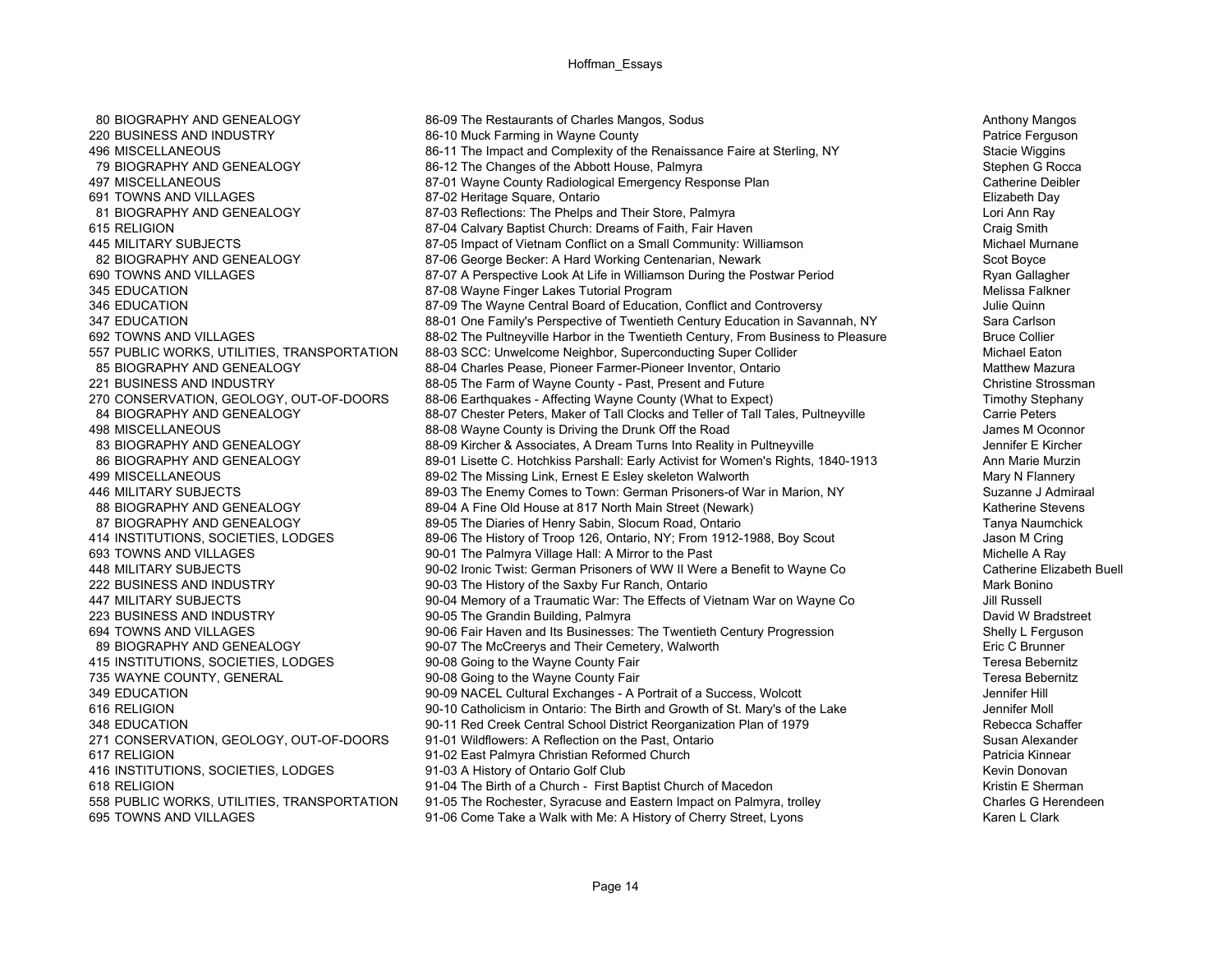90 BIOGRAPHY AND GENEALOGY **92-01 Samuel Ledyard: A Portrait of a Pultneyville Pioneer 1999 1999** Benjamin K Evans 417 INSTITUTIONS, SOCIETIES, LODGES 92-06 The Newark Grange 560 PUBLIC WORKS, UTILITIES, TRANSPORTATION 93-05 Connecting the County by Coach, stagecoach 561 PUBLIC WORKS, UTILITIES, TRANSPORTATION

298 CRIME and COURTS and GOVERNMENT 92-02 Wayne County Surrogate's Court 300's. Galen 1800's Court Stephen G Comella<br>2019 PUBLIC WORKS, UTILITIES, TRANSPORTATION 92-03 The Great Montezuma Turnpike of the 1800's. Galen 559 PUBLIC WORKS, UTILITIES, TRANSPORTATION 92-03 The Great Montezuma Turnpike of the 1800's, Galen 91 BIOGRAPHY AND GENEALOGY 92-04 Bullis House: Home of a Notable family 91 BIOGRAPHY AND GENEALOGY 272 CONSERVATION, GEOLOGY, OUT-OF-DOORS 92-05 The Transitions of Little Sodus Bay, Fair Haven 2014 CONSERVATION, SOCIETIES. LODGES 92-06 The Newark Grange 2014 Fransitions of Little Sodus Bay, Fair Haven 30 100 100 100 100 696 TOWNS AND VILLAGES **696 TOWNS AND VILLAGES** 92-07 Clyde in the Depression **And Account 2008** 2012 12:07 TOWNS AND William Godfrey 92 BIOGRAPHY AND GENEALOGY 92-08 The O'Neils: A Family's Experience, Caretakers of Eagle Island, Huron Michelle Carpenter 224 BUSINESS AND INDUSTRY **12.24 BUSINESS AND INDUSTRY** 192-09 The Walworth Mill & Homestead, Isaac Barnhart 1920 225 BUSINESS AND INDUSTRY **120-10 The Wayne County Apple Industry Today** 10 The Wayne County Apple Industry Today 226 BUSINESS AND INDUSTRY **1200 BUSINESS** AND INDUSTRY 1000 BY 11 A Look in the Past at the Hotel Wayne, Lyons 418 INSTITUTIONS, SOCIETIES, LODGES 92-12 The Wayne County Humane Society Laura Hares 227 BUSINESS AND INDUSTRY **1227 BUSINESS AND INDUSTRY** 92-13 Wegman's Egg Farm: Quality and Commitment, Wolcott 697 TOWNS AND VILLAGES **1992-14 Gananda:** To Be or Not To Be 30 and 50 years and 50 years R Spencer 228 BUSINESS AND INDUSTRY **92-15 The Breen's Bells Markets, Palmyra** Christine B Legerwood Christine B Legerwood 350 EDUCATION 92-16 Education in Walworth: From Rural Schools to Centralization Dana L Stalker93 BIOGRAPHY AND GENEALOGY **1920 1920 19217 A Look Into a Neighbor's Window**, Murphy Funeral Home, Ontario **Daniel Murphy** 229 BUSINESS AND INDUSTRY **1989 CONTAINED A SET A SET A SET A SET A** 1992-18 The History of Real Estate in Williamson 230 BUSINESS AND INDUSTRY **1988 CONTRAGES AND INDUSTRY** 92-19 Before Hollywood Left Williamson 698 TOWNS AND VILLAGES 698 TOWNS AND VILLAGES 93-01 Historical Perspectives from Aerial Photography (Clyde) 698 TOWNS AND Tim Darnell<br>1939-02 The Clyde Glass Works and Its Impact 60 Tyde (Clyde Olass Works and Its Impact 23-02 The Clyde Glass Works and Its Impact New York 2012 10:00 National Matthew David Blasczak 500 MISCELLANEOUS 93-03 Haunted Houses in Wayne County Rebekah M Porray 94 BIOGRAPHY AND GENEALOGY 93-04 Charles Reginald Jackson, Newark Kerry P Boeye<br>Kang PUBLIC WORKS, UTILITIES, TRANSPORTATION 93-05 Connecting the County by Coach, stagecoach 699 TOWNS AND VILLAGES 93-06 What's in a Name? The Naming of Roads in Williamson Emily K Peck 95 BIOGRAPHY AND GENEALOGY **93-07 The Lammes - Bakers of Ontario Example 2018** 2019 12 Crombach 700 TOWNS AND VILLAGES 93-08 Fruitland: Faded But Not Forgotten - A Changing Community, Ontario Melissa Bielewicz 96 BIOGRAPHY AND GENEALOGY 93-09 The Colvin Family: A Wealth of Contributions to the County & State, Clyde Jenn Kronenwetter 351 EDUCATION 93-10 The Untold Story of District 14 (Ontario) Tina Louise Smith 701 TOWNS AND VILLAGES **1999 CONTAINGLY 1201 CONTAINS AND SEAM** STATES 1999-11 Gananda: The Dream; The Reality Jeffrey R Bavis Jeffrey R Bavis 702 TOWNS AND VILLAGES 93-12 The History of The Southwest Corner of Ontario Center, NY Paul Bonino 232 BUSINESS AND INDUSTRY **1232 BUSINESS AND INDUSTRY** 93-13 The Palmyra Hotel's Changes Throughout the Many Years 419 INSTITUTIONS, SOCIETIES, LODGES 93-14 Getting it Done: Women's Organizations in Palmyra Jennifer Cox-Hartman 273 CONSERVATION, GEOLOGY, OUT-OF-DOORS 93-15 Wayne County's Writing of Recycling History 2014<br>193-16 Donald Messinger: The Man. The Tradition. Clyde 197 BIOGRAPHY AND GENEALOGY 93-16 Donald Messinger: The 93-16 Donald Messinger: The Man, The Tradition, Clyde **Amanda And Tradition**, Clyde Amanda Jackson 619 RELIGION **198-17 A Lighthouse to Wayne County: First Church of Christ at South Butler** Benjamin M Saeli 420 INSTITUTIONS, SOCIETIES, LODGES 860 193-18 The Red Creek Protective Fire Company<br>233 BUSINESS AND INDUSTRY 194-01 The Pultneyville Hotel: Centenarian Shifting with the Sands of Time 194-01 Michael D Webber 233 BUSINESS AND INDUSTRY 94-01 The Pultneyville Hotel: Centenarian Shifting with the Sands of Time 352 EDUCATION 94-02 The History Behind our Ontario School Districts 352 EDUCATION 96-02 Jennifer Putnam 234 BUSINESS AND INDUSTRY 94-03 Franke's Nursery - 56 Years of Tradition, Walworth Cindy Buscher 98 BIOGRAPHY AND GENEALOGY 94-04 The Home on the Corner (Urbanczyk, Ontario) Sara Urbanczyk 353 EDUCATION 94-05 Brief History of the Wayne County Teachers Association Jennifer Brayer 94-06 Spiritualism in Wayne County 99 BIOGRAPHY AND GENEALOGY **195-01 The Albright Family-Seven Generations In Wayne County** 199 BIOGRAPHY AND Ghristine Albright 274 CONSERVATION, GEOLOGY, OUT-OF-DOORS 95-02 Water Quality Issues in Wayne County<br>1991 PUBLIC WORKS, UTILITIES, TRANSPORTATION 95-03 The Rebirth of History's Greatest Canal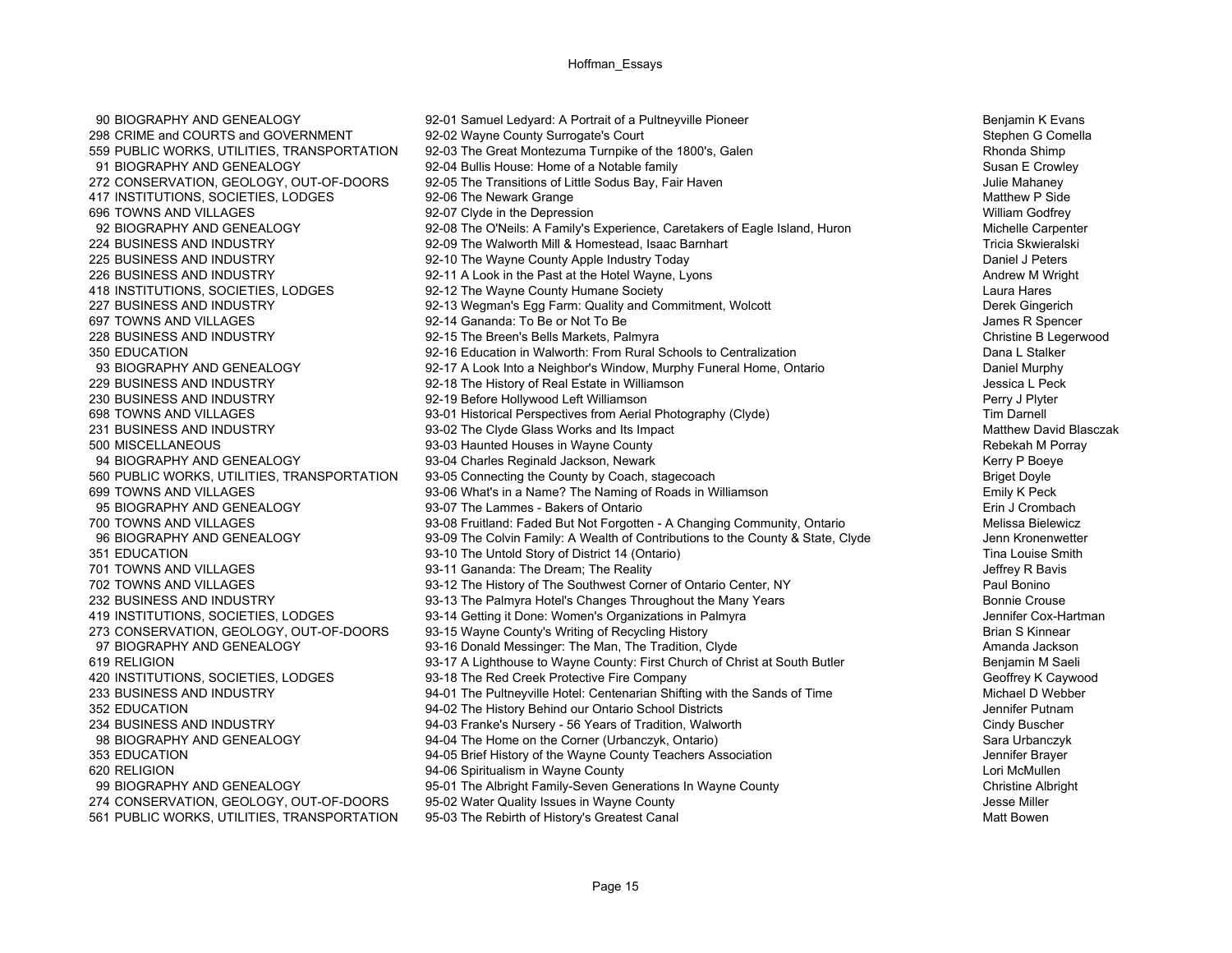100 BIOGRAPHY AND GENEALOGY 95-08 The Bills Family 1800-1967, Walworth

703 TOWNS AND VILLAGES **1999 TOWNS AND VILLAGES** 95-04 Dissolution of the Village of Savannah 703 TOWNS And Adam Joslyn 235 BUSINESS AND INDUSTRY **1235 BUSINESS AND INDUSTRY** 95-05 Farming in Walworth: Sowing the Seeds of a Community 704 TOWNS AND VILLAGES 95-05 Farming in Walworth: Sowing the Seeds of a Community Aaron Bowman A 449 MILITARY SUBJECTS And Thomas L Kise 95-06 Clyde and Her People: WWII Thomas L Kise 1996 Thomas L Kise 705 TOWNS AND VILLAGES TOWN AND STREET AND A SUIT A 195-06 Clyde and Her People: WWII THOMAS AND Thomas L Kise Jr<br>195-07 Brantling Ski Slopes Newark Thomas Street And Thomas L Kise Jr (Frik Verstraete And Thomas L Kise Jr 236 BUSINESS AND INDUSTRY **195-07 Brantling Ski Slopes, Newark** 100 BUSINESS AND INDUSTRY 100 BIOGRAPHY AND GENE<br>100 BIOGRAPHY AND GENEAL OGY 195-08 The Bills Family 1800-1967 Walworth 1970 1989 1999 The Volume Coene 237 BUSINESS AND INDUSTRY **100 CHARGES AND INDUSTRY** 95-09 Apple Valley Speedway, Williamson Ontario Christine Alborn 238 BUSINESS AND INDUSTRY **1992 10 100 Stephen Pickard** 95-10 Iron Ore Mining - Ontario 2016 And and a Stephen Pickard<br>195-11 The History of the 9th Heavy Artillery, Samuel Arney of Walworth 1996 1996 1997 Jeff Henley 450 MILITARY SUBJECTS 95-11 The History of the 9th Heavy Artillery, Samuel Arney of Walworth 450 MILITARY SUBJECTS 621 RELIGION **195-12 St. John's Catholic Church of Clyde** 1954 1965 12 St. John's Catholic Church of Clyde 101 BIOGRAPHY AND GENEALOGY 95-13 The Clark Family: Pioneers of Sodus, NY Nicole Goodness Nicole Goodness 299 CRIME and COURTS and GOVERNMENT 95-14 History of the Wayne County Court House Jessica Lynn Emmel 102 BIOGRAPHY AND GENEALOGY 96-01 Brief Encounter (Horatio Throop Wilcox, Pultneyville) Elizabeth A Porray 501 MISCELLANEOUS 96-02 Conserving the "Lotus", boat Sodus Christopher J Lyle 502 MISCELLANEOUS 96-03 19th Century Inventors Wayne Co, Jennings, Soule, Jones, Matthes Paul Bielewicz 239 BUSINESS AND INDUSTRY **1999** 96-04 Dairy Farming in the Town of Galen Andrew Dewolf Andrew Dewolf 503 MISCELLANEOUS **1998-04 Dairy Farming in the Town of Galen** Andrew Dewolf Andrew Dewolf 240 BUSINESS AND INDUSTRY 96-05 Potato Agriculture in Savannah: Past, Present and Future David Drahms 103 BIOGRAPHY AND GENEALOGY 96-06 The Houses on Whitney, Lincoln and Clevenger Roads, Ontario Kristie Antonitto 706 TOWNS AND VILLAGES **196-07 Going Out of Business: Family Owned Businesses are Dying, Galen** Erin Culver 241 BUSINESS AND INDUSTRY **196-07 Going Out of Business: Family Owned Businesses are Dying, Galen** Erin Culver 104 BIOGRAPHY AND GENEALOGY 96-08 Wayne County Connection: The Vane and Warner Families 1964 Many Hope Johnson 105 BIOGRAPHY AND GENEALOGY 96-09 Freeman Hopkins Faith Bishop 106 BIOGRAPHY AND GENEALOGY 96-10 The Impact of the Fisher Family Farms Past to Present Joshua T Davis 242 BUSINESS AND INDUSTRY 96-10 The Impact of the Fisher Family Farms Past to Present, Ontario Joshua T Davis 562 PUBLIC WORKS, UTILITIES, TRANSPORTATION 96-11 Wayne County Railroads-Affecting All But Walworth Daniel J Dippel 243 BUSINESS AND INDUSTRY **196-12 Photography in Wayne County: Its Methods and Changes** 1965 12 Relly Stevens 504 MISCELLANEOUS 60-12 Photography in Wayne County: Its Methods and Changes 60-12 Kelly Stevens 707 TOWNS AND VILLAGES **1968** 96-13 A Memorial, A Link, A Landmark, A Name - Roads of Ontario, Walworth Kathleen Fisher 107 BIOGRAPHY AND GENEALOGY 96-14 The Family Farm, Eaton Family, Ontario 1997 1998 1999 Jeremy Eaton 244 BUSINESS AND INDUSTRY **196-14 The Family Farm, Eaton Family, Ontario** 1964 1978 1988 1989 1989 1989 1989 198 505 MISCELLANEOUS **1998** 96-15 A Cemetery Reborn, Lusk, Walworth **1996** 15 A Cemetery Reborn, Lusk, Walworth Rachel Ruth 108 BIOGRAPHY AND GENEALOGY 96-16 The Russell Homestead, Williamson<br>110 BIOGRAPHY AND GENEALOGY 97-01 A Family's Music. Sherwood Family. Lvons Music Academy Brian D Green 110 BIOGRAPHY AND GENEALOGY 97-01 A Family's Music, Sherwood Family, Lyons Music Academy 354 EDUCATION 97-01 A Family's Music, Sherwood Family, Lyons Music Academy 97-01 A Family, Lyons Music Academy 524 MUSIC 97-01 A Family's Music, Sherwood Family, Lyons Music Academy Brian D Green 97-01 A Family's Music, Sherwood Family, Lyons Music Academy **Brian D Green** Brian D Green 109 BIOGRAPHY AND GENEALOGY 97-02 The Stuber Blacksmith Shop: A Century of Ontario's History Sharon Kaplan 245 BUSINESS AND INDUSTRY **1245 BUSINESS** AND INDUSTRY 197-02 The Stuber Blacksmith Shop: A Century of Ontario's History 708 TOWNS AND VILLAGES 81 THE 97-02 The Stuber Blacksmith Shop: A Century of Ontario's History 708 TOWNS AND WILLAGES<br>1970 - The History of the History of the Hojack Railroad. Webster Williamson Red Creek 1986 1999 - Brian 563 PUBLIC WORKS, UTILITIES, TRANSPORTATION 97-03 The History of the Hojack Railroad, Webster Williamson Red Creek 111 BIOGRAPHY AND GENEALOGY 97-04 Orbaker Fruit Farm, Lake Rd, Williamson 1997-04 Orbaker Fruit Farm, Lake Rd, Williamson 246 BUSINESS AND INDUSTRY THE STATE STATE OF STATE STATE STATE STATE STATE STATE STATE STATE STATE STATE STATE 112 BIOGRAPHY AND GENEALOGY 97-05 Willits Family, Ontario 12 BIOGRAPHY AND GENEALOGY 97-05 Willits Family, Ontario<br>1970 1981 The Role of Gatalano 1970 And The Robert F. Ginna Nuclear Power Plant Ontario 1970 Robin Catalano 564 PUBLIC WORKS, UTILITIES, TRANSPORTATION 97-06 History of the Robert E. Ginna Nuclear Power Plant, Ontario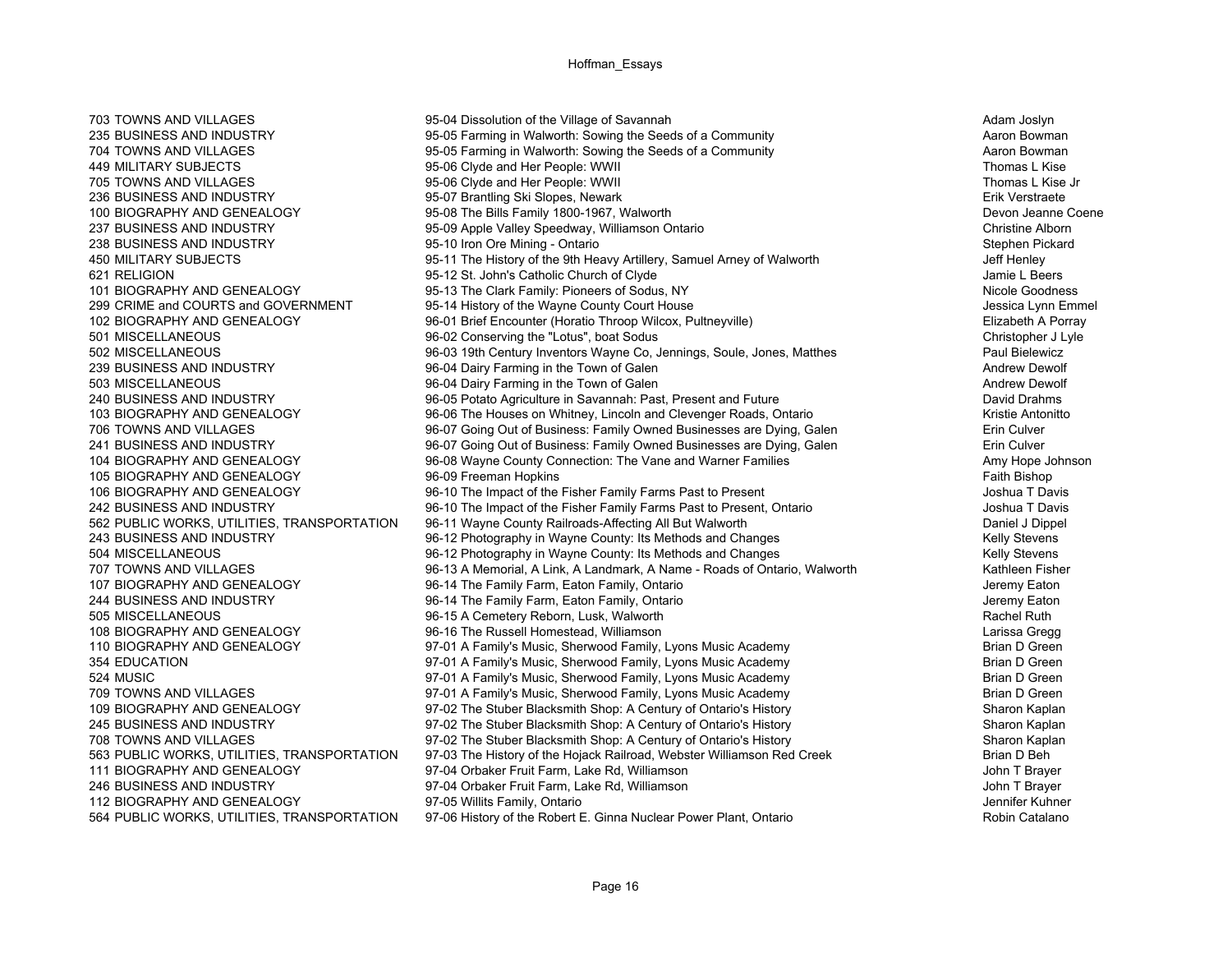622 RELIGION 99-12 The Sodus Shakers

421 INSTITUTIONS, SOCIETIES, LODGES 97-07 The Ontario Rod and Gun Club Christopher Vaccaro 710 TOWNS AND VILLAGES **197-08 Bear Creek Harbor Faces the Changes in Time, Ontario** Melisa Carpenter Melisa Carpenter 275 CONSERVATION, GEOLOGY, OUT-OF-DOORS 97-08 Bear Creek Harbor Faces the Changes in Time, Ontario Melisa Carpenter Melisa Carpenter 565 PUBLIC WORKS, UTILITIES, TRANSPORTATION 98-01 The Sodus Canal Peter Drahms 113 BIOGRAPHY AND GENEALOGY **12 BIOGRAPHY AND GENEALOGY** 98-02 The Espenmiller Family: A Look Back, Newark Matthew Method Matthew Werts 114 BIOGRAPHY AND GENEALOGY **12 CHOOSE 12 CONSUMENT AND SETAILM STORY 12 CONSUMENT AND SET AND RETAILMY HET ARE** 355 EDUCATION 68 Matter of the Superior of the State Palmyra Christian School: Fifty Years of Christian Education 66 Matter Admiraal Kristen Admiraal 422 INSTITUTIONS, SOCIETIES, LODGES 98-05 SBYC - Then and Now (Sodus Bay Yacht Club) Sarah Porray 451 MILITARY SUBJECTS 98-06 History Ninth NY Heavy Artillery, Daughters of Union Veterans, Civil War Christopher A Bonino 423 INSTITUTIONS, SOCIETIES, LODGES 98-06 History Ninth NY Heavy Artillery, Daughters of Union Veterans, Civil War Christopher A Bonino 711 TOWNS AND VILLAGES **198-07 The Destruction and Reconstruction of Savannah** Aaron Lemon Aaron Lemon 19 ARCHITECTURE 98-08 Preserving Our Heritage: An Architectural Study of Homes in Clyde Carrie Hill 712 TOWNS AND VILLAGES 98-08 Preserving Our Heritage: An Architectural Study of Homes in Clyde Carrie Hill 115 BIOGRAPHY AND GENEALOGY 98-09 The Hopkins Family Life Throughout the Years: 1806 - Present, Ontario Amy Abbott 116 BIOGRAPHY AND GENEALOGY 98-10 Jane's Garden: Mrs. Gates' Gift, 1335 Lake Road, Ontario Craig Wilfert 276 CONSERVATION, GEOLOGY, OUT-OF-DOORS 98-10 Jane's Garden: Mrs. Gates' Gift, 1335 Lake Road, Ontario Craig Wilfert 247 BUSINESS AND INDUSTRY **198-11 The History of Carr's Jewelry and Appliance Store, Ontario** 198-11 The History of Carr's Jewelry and Appliance Store, Ontario 248 BUSINESS AND INDUSTRY **19th Accord 12 19th Century Hotels in Villages Along the Erie Canal** 19th Century Hotels in Villages Along the Erie Canal 19th Century Hotels in Villages Along the Erie Canal 19th Century Hotels 117 BIOGRAPHY AND GENEALOGY **12000** 98-13 Amsler Family, Growing Family of Agriculture, Walworth The Marie Bloom 277 CONSERVATION, GEOLOGY, OUT-OF-DOORS 99-01 Northern Montezuma Wetlands Project: Savannah's Present Question Valerie Miller 20 ARCHITECTURE 99-02 A Picture Perfect Past: An Architectural Study of Palmyra 1840-1900 Erin Olson 506 MISCELLANEOUS 99-03 Fanning Flames: Interaction Between Local Newspapers, Politics 1850's Sheila A Baynes 118 BIOGRAPHY AND GENEALOGY **12 CHADRA CONTABLE 1200** 99-04 Family Quarrel: Minnie Lovett Sprague vs Laura L Lovett. Palmyra 118 BIOGRAPHY AND GENEALOGY 119 BIOGRAPHY AND GENEALOGY 99-05 The Life of a Legend, Perry Don Messinger, Heluva Good Cheese, Sodus Carolyn Oakley 249 BUSINESS AND INDUSTRY 99-05 The Life of a Legend, Perry Don Messinger, Heluva Good Cheese, Sodus Carolyn Oakley 278 CONSERVATION, GEOLOGY, OUT-OF-DOORS 99-06 Swamp Thing (Wetlands) 278 CONSERVATION, GEOLOGY, OUT-OF-DOORS 99-06 Swamp Thing (Wetlands) 279 CONSERVATION, GEOLOGY, OUT-OF-DOORS 99-07 The Galen-Lyons Joint Sanitary Landfill Bridgette Waldron Bridgette Waldron 566 PUBLIC WORKS, UTILITIES, TRANSPORTATION 99-08 Railroading Wayne County: Impact the Railroads Have Had on the Area Cathy Winter 378 HEALTH and HOSPITALS **199-09 The Changing Face of the Medical Profession in Lyons, NY** 199-09 The Changing Face of the Medical Profession in Lyons, NY 507 MISCELLANEOUS **199-10 Women's Suffrage in Wayne County** 199-10 Women's Suffrage in Wayne County 120 BIOGRAPHY AND GENEALOGY 99-11 Dr. Myron E. Carmer - Pioneering Wayne County Medicine, Lyons Brooke Fowler 508 MISCELLANEOUS 99-13 Prohibition in Wayne County and the People that Dared to Defy the Law Beauty Kamea Lanning 452 MILITARY SUBJECTS (Saine Mentis 199-14 Wayne County and its Involvement in the Civil War 199-15 The Develop<br>379 HEALTH and HOSPITALS (39-15 The Development of a Department of Health in Wayne County 379 HEALTH and HOSPITALS 99-15 The Development of a Department of Health in Wayne County 121 BIOGRAPHY AND GENEALOGY **120 STAR AND SET AND SET ASSESS** 99-16 The Lakestone Baker Homestead, Macedon **Example** Erin Teeple 300 CRIME and COURTS and GOVERNMENT 99-17 The Wayne County Court House and Jail<br>623 RELIGION 99-18 The History of the Church of Jesus Christ of Latter-Day Saints 600 Maria Wilson 99-18 The History of the Church of Jesus Christ of Latter-Day Saints Mathematic Mulson Maria Wilson 624 RELIGION 69-19 The History of the Rose Free Methodist Church: Past & Present 614 Church: Past & Present Sue Young 453 MILITARY SUBJECTS 99-20 Veteran Assistance: A History in Wayne County from Past to Present Mitchell J Ball 380 HEALTH and HOSPITALS **1990 120 SET ALCO 1999** 199-21 Tuberculosis in Wayne County: 1900-1999 356 EDUCATION 99-22 Palmyra-Macedon Central School District: The Beginning of an Era Matt Green 567 PUBLIC WORKS, UTILITIES, TRANSPORTATION 99-23 On Track from Sodus Point to Newark: Changes in the Railroad Ben Lipinski 509 MISCELLANEOUS **609-100 MISCELLANEOUS** 99-24 Prohibition in Wayne County: The Dry Years Matthew Alan Robbins Matthew Alan Robbins 625 RELIGION 99-25 The First Baptist Church of Palmyra: A History Affected by National Issues Kimberly Squier<br>122 BIOGRAPHY AND GENEALOGY 99-26 P.J. Radiator, Catalano's, Ontario 99-26 P.J. Radiator, Catalano's, Ontario

Nicole Gary